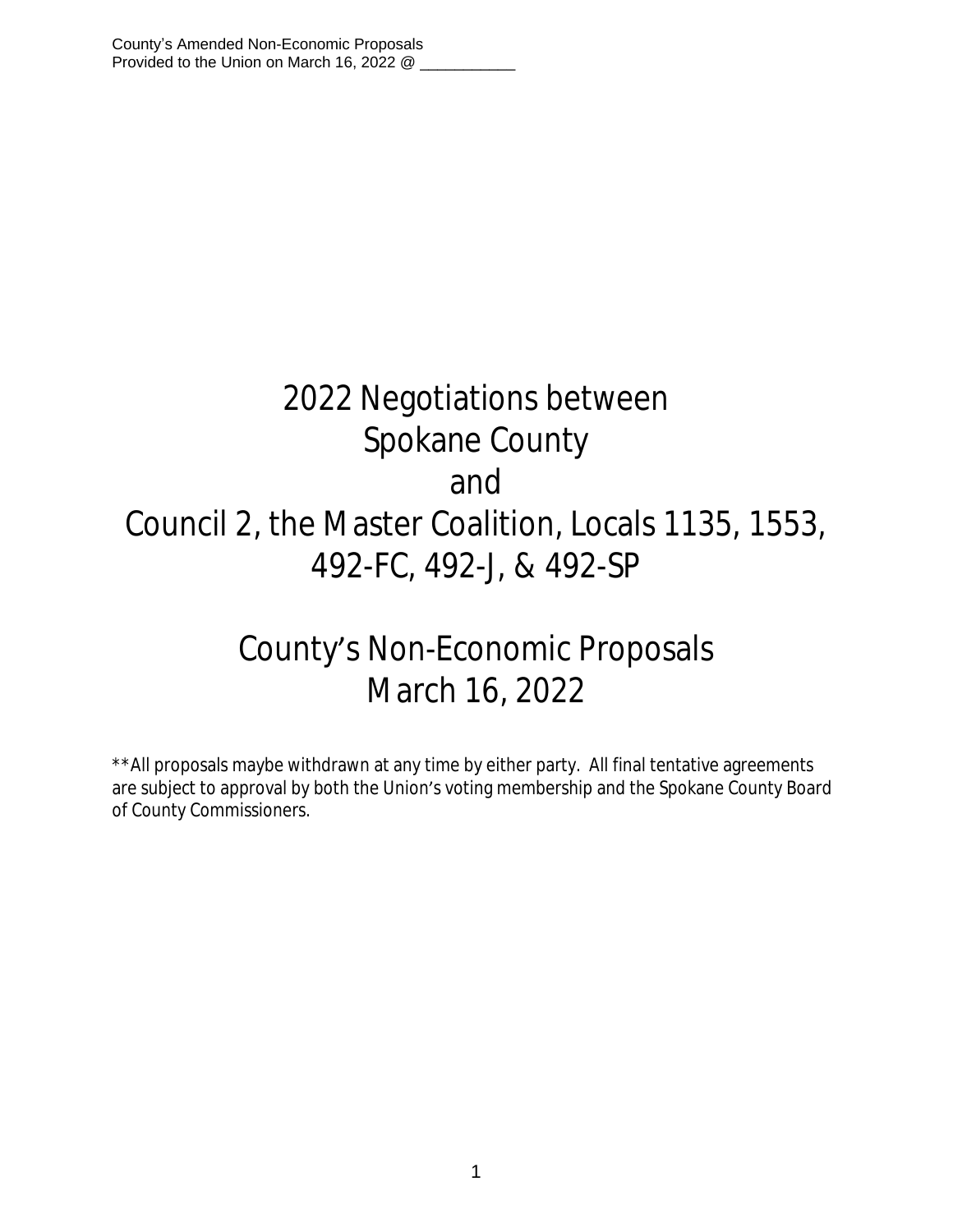## **ARTICLE 5 - UNION SECURITY**

*\*\*The County will withdraw its proposed changes to Article 5.3 – New Hire Orientation if the Union agrees to the County's Non-Economic Proposal #10 & #20*

- **5.1** All present employees in a department covered by this Agreement who are members of the Union in good standing, as of the signing of this Agreement shall maintain their membership in the Union as a condition of employment.
- **5.2** All employees in a department covered by this Agreement who are not members of the Union shall be required to join and maintain membership within thirty (30) days of the signing of this Agreement as a condition of employment.
- **5.3** All new employees in a department covered by this Agreement hired after the execution date of this Agreement shall, as a condition of employment, become and remain members of the Union within thirty (30) days after being employed.
- **5.4** Each employee shall be protected by RCW 41.56.122(1).
- **5.5** The Employer shall deduct any Union membership initiation fees, and, once each month, dues from the pay of those employees who individually authorize in writing that such deductions be made. The amounts to be deducted shall be certified to the County Auditor by the Treasurer of the Union, and the aggregate deductions of all employees shall be remitted, together with an itemized statement to the Washington State Council of County and City Employees, and a copy sent to the Local Treasurer, after such deductions have been made.

## **5.6 Employee Termination**

- 5.6.1 Upon failure of any employee to comply with the provisions of this article, the Union may then notify the Employer of such failure in writing. The Employer shall then notify that employee that they must join the Union as a condition of employment. They shall further inform the employee that failure to comply shall result in termination. Effective date of separation shall be seven (7) working days following the date of receipt of the notice unless the union notifies the employer that payment has been received.
- 5.6.2 The Union agrees to hold the Employer harmless for any and all actions that may be brought against the employer for enforcing the provisions of this Article.

## **5.1 Union Security**

**The Employer recognizes the Washington State Council of County and City Employees, AFSCME, Council 2 and its affiliated locals (hereinafter the Union) as the sole and exclusive bargaining representative in all matters**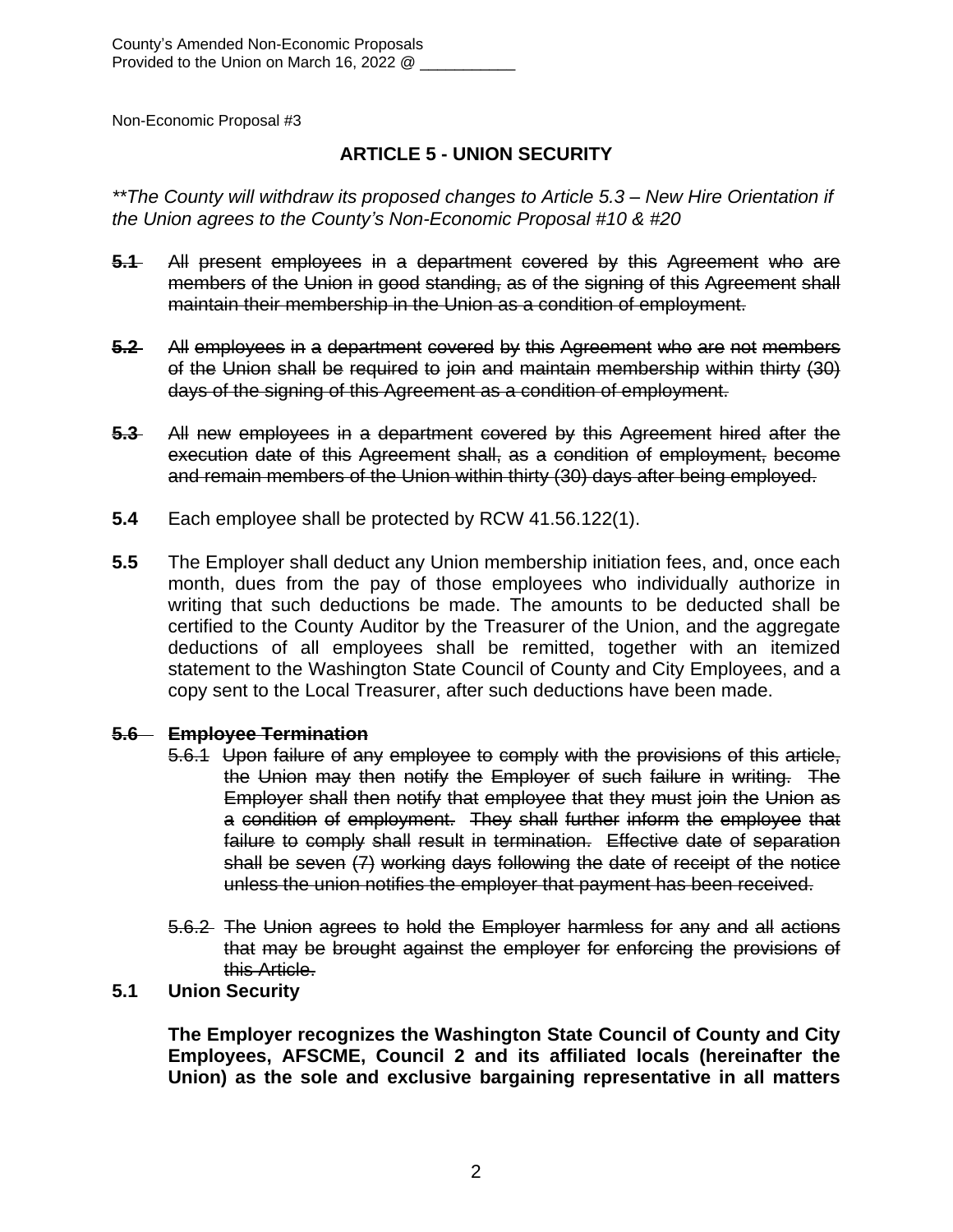**concerning wages, hours, and other conditions of employment for all employees described in the recognition clause.**

**The Employer shall remain neutral when communicating with employees about Union membership and direct the employee to discuss Union membership with either the Local President or a Union Staff Representative.**

**For current Union members and those who choose to join the Union, the Employer shall deduct once each month all Union dues and fees uniformly levied and shall continue to do so for such time and on conditions set forth in the authorization for payroll deduction regardless of the employee's continued membership in the Union. The Employer shall transfer amounts deducted to Council 2. Authorizations for Payroll Deduction and Representation are valid whether executed in writing or electronically.**

**Upon receipt of the employee's written authorization, the Employer will deduct from the employee's salary an amount equal to the dues required to be a member of the Union. The Employer will provide payments for the deductions to the Union at the Union's official headquarters each pay period.** 

**Forty-five (45) calendar days prior to any change in dues, the Union will provide the Human Resources Department and Payroll Department, the percentage and maximum dues to be deducted from the employee's salary.**

**The Employer shall provide an electronic copy of the Authorization for Payroll Deduction and Representation card via email to** [C2everett@council2.com](mailto:C2everett@council2.com) **within ten (10) calendar days of the employee executing the document. The Union shall provide the Employer proof (written, electronic, or recorded voice authorization) a copy of the Authorization for Payroll Deduction and Representation card via email to** [AuditorPayroll@spokanecounty.org](mailto:AuditorPayroll@spokanecounty.org) **within ten (10) calendar days of the employee executing the document. The Employer shall provide to the Union monthly a complete list of all bargaining unit members that includes: Employee name, work address, home address, work phone, work email, birth date, hire date in current bargaining unit, job classification, department, hours worked and monthly base wage.**

**Union payroll authorization cards are valid whether paper or electronic and the Employer & the Union shall maintain their copies of the Union's Authorization for Payroll Deduction and Representation cards in a secure locations that is are available to the Union for review by either party upon request.**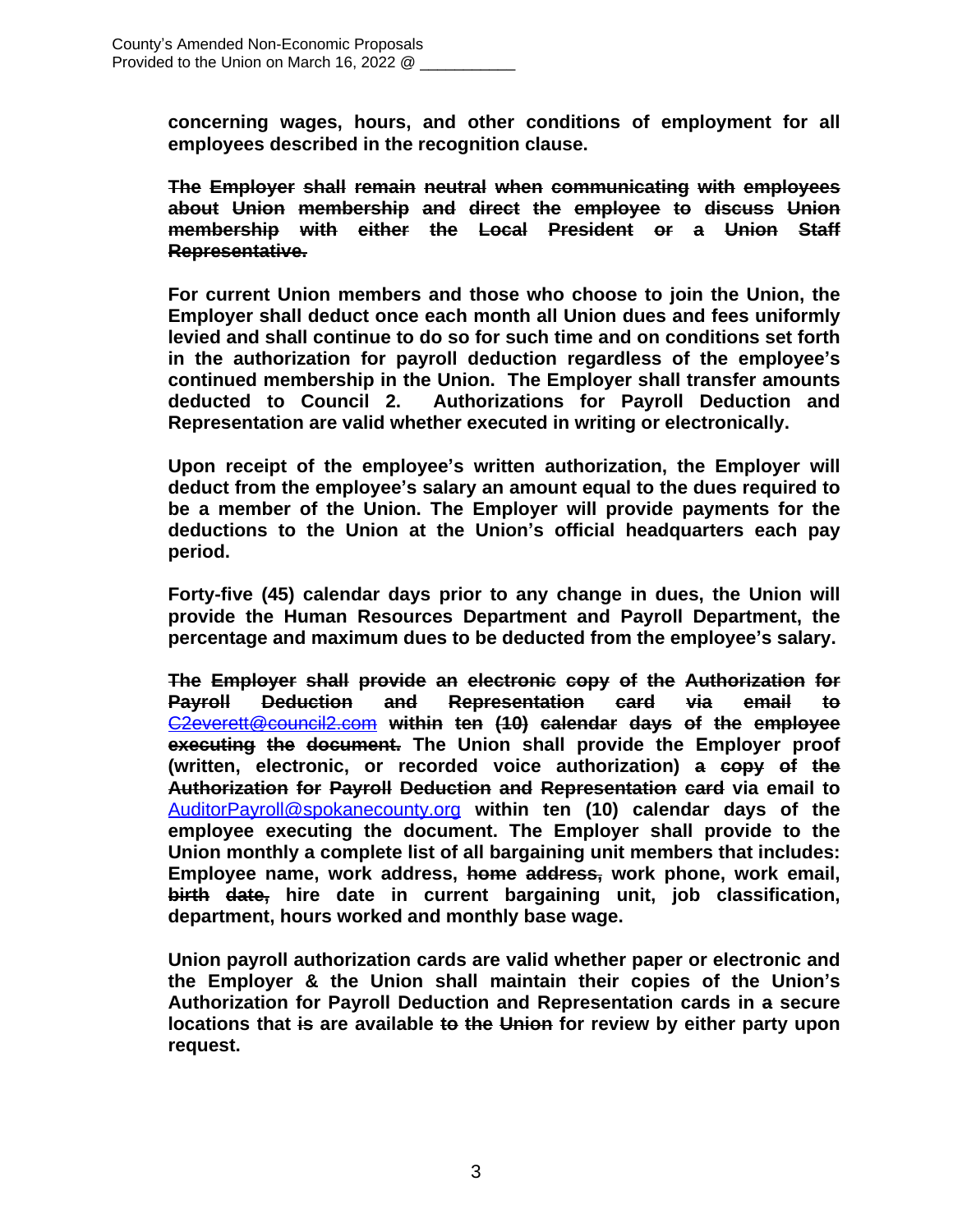**An employee may revoke his or her authorization for payroll deduction of payments to the Union by written notice to the Employer and the Union in accordance with the terms and conditions of their signed authorization card. If the Employer determines that it appears that the employee has revoked his or her authorization for payroll deduction in accordance with the terms and conditions of their signed authorization card, every effort will be made to end the deduction effective on the first payroll period following their revocation, and not later than the second payroll period. The Union has the right to challenge any employer action to revoke a dues deduction authorization by filing a grievance under the collective bargaining agreement grievance procedure.**

## **5.2 P.E.O.P.L.E Checkoff:**

**The Employer agrees to deduct from the wages of any Union member a P.E.O.P.L.E. (Public Employees Organized To Promote Legislative Equality) deduction as provided for in a written or electronically executed AFSCME (American Federation of State, County and Municipal Employees) authorization. An executed authorization may be revoked by the employee at any time by giving written notice to both the Employer and the Union (AFSCME). The Employer agrees to remit any deductions made pursuant to this provision promptly to the Union (AFSCME) together with an itemized statement showing the name of each employee from whose pay such deductions have been made and the amount deducted during the period covered by the remittance. The Employer will transfer amounts deducted to the AFSCME P.E.O.P.L.E. program.**

**5.3 New Hires Orientation:**

**The Employer agrees to notify the Union Staff Representative in writing of any new positions and new employees. At least two (2) working days prior to the orientation of the new employee, Once per month, the Employer shall provide an electronic format list with the names of the employees, job title, local affiliation and Department. A Union official shall, at no loss of pay, be granted up to thirty minutes, unpaid, to meet with the new employee(s), if they so choose, at a time that is mutually agreeable between the Union and the Department. at the conclusion of the orientation presentation, to provide each new employee a basic overview of the employees' rights and responsibilities regarding Union membership, dues authorization and Union insurance.**

## **5.4 Union Indemnity:**

**The Union will indemnify, defend and hold the Employer harmless against any claims made and against any suit instituted against the Employer which may arise by reason of any action taken by the Employer to comply**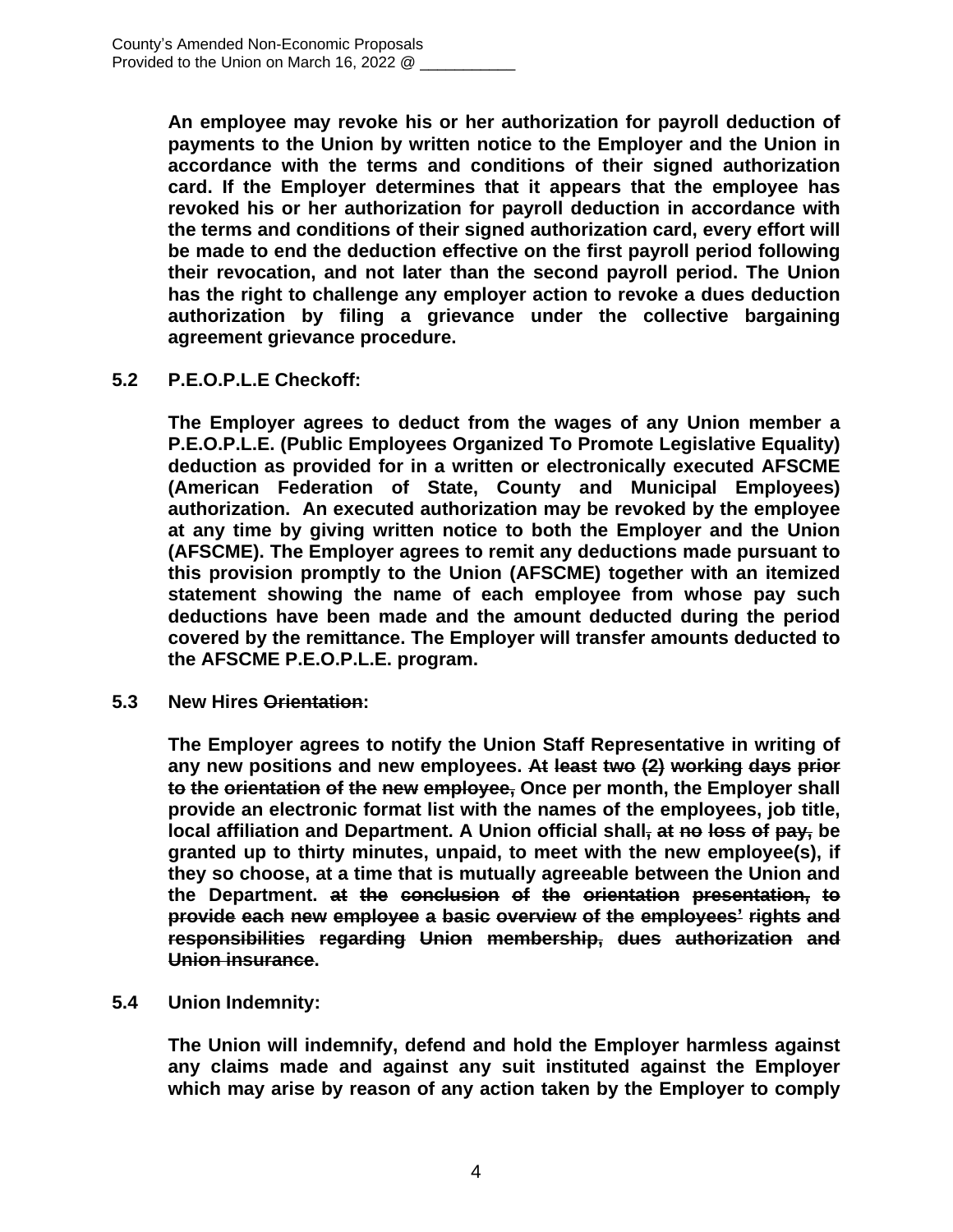**with the provisions of this Article, including reimbursement for any legal fees or expenses incurred in connection with such action. The Employer will promptly notify the Union in writing of any claim, demand, suit or other form of liability asserted against it relating to its implementation of this article.**

#### **5.7 Definitions**

- **5.7.1 Regular Employee**: An employee who has successfully completed their probationary period. The term of the probationary period is twelve (12) months. **This period may be extended to account for any leave of absence, paid or unpaid, that the employee may take. Should an employee promote during their probationary period, their probation period will not be extended unless by mutual agreement between the Union the Elected Official/Director or their designee. The employee shall forfeit all rights not have the ability to bump back to any position(s) held prior to their promotion without the approval of the previous Department Head/Elected Official.** 1950 actual hours worked if work a 37.5 hour work week or 2080 actual hours worked if work a 40 hour work week. This probationary period will supersede supplemental labor agreements if less of a probationary period is contained in the supplemental labor agreement.
- **5.7.2 Full Time Employee:** A regular employee who regularly works a minimum of a **37.5 hours per week** 162.5/173 hours per month on a continuing basis.
- **5.7.3 Part Time Employee**: A regular employee who works less than a 162.5/173 and more than 81.25/86.5 hours per month on a continuing basis and receives benefits on a true pro-rated basis.
- **5.7.4 Job Share:** Two or more regular employees who share the duties, responsibilities of a job specification and normal work hours of a single, full time position. Not all positions lend themselves to this arrangement and Job Share requires approval from the Elected Official/Department Head.
- **5.7.5 Percentage Employees**: An employee who **regularly** works less than **37.5 hours, but 50% or more of the regular full time schedule** the regular full-time work week (37.5 or 40 hours) on a continuing basis. **These employees will receive benefits on a prorated basis as outlined in the County's Percentage Employees policy.** Percentage employees require a separate signed agreement between the Union, employee and Elected Official/Department Head.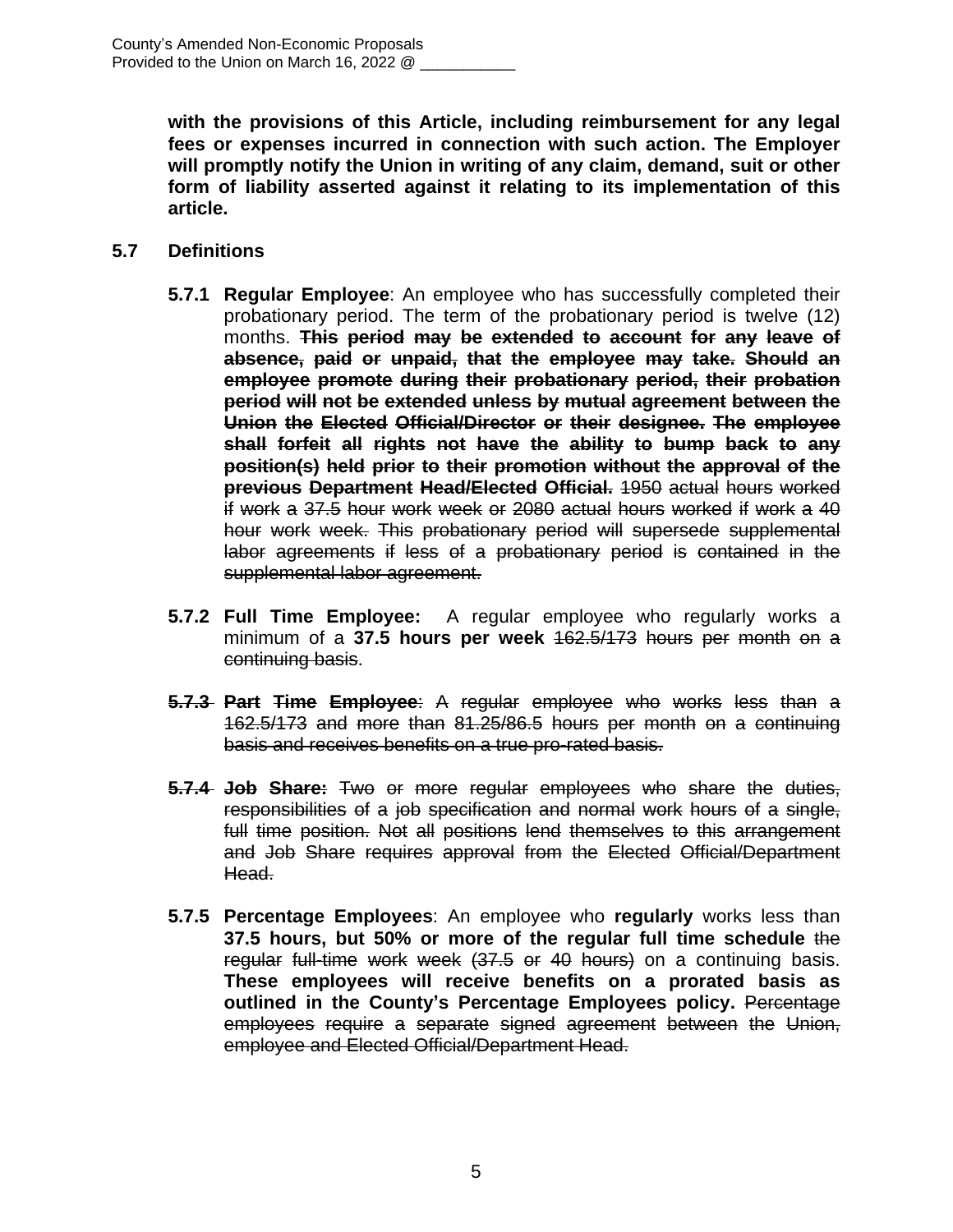## **ARTICLE 7 - UNION ACTIVITIES/FUNCTIONS/BUSINESS**

\*\**The County is willing to withdraw it's proposed change to union time "without" pay if the Union agrees to the rest of the proposed changes in Article 7*

**7.1 Notice and Authorization of Union Representatives:** The Union agrees to provide an updated list to elected officials, department heads and Human Resources of who is authorized to represent the Union in any matters outlined in this article. An "authorized representative" is one who is appointed or elected by their Local Union. Prior supervisor approval shall be obtained whenever possible for absences from the workplace. Such approval shall not be unreasonably withheld. Absences from the workplace of 30 minutes **fifteen (15) minutes** or more for Union activities/functions shall be documented by use of a leave slip.

## **7.2 Types of Activities**

- 7.2.1 The Employer agrees that during working hours, on the Employer's premises and without loss of pay, authorized Union representatives shall be allowed to consult with the Employer, his/her representative(s), Local Union officers, other authorized Union representatives or members concerning contract questions and problem solving in an effort to resolve issues at the lowest possible level. The Union agrees to first receive the approval from their appropriate elected official, department head or designee who may deny the request pursuant to 7.1 above and agrees to carry out these activities at times which are the least disruptive to the workplace.
- 7.2.2 The Employer agrees that representatives of the American Federation of State, County and Municipal Employees, whether Local Union representatives, State Council representatives, or International representatives shall upon notification to **and approval by** the elected official/department head or designee, have full and free access to the premises of the Employer at any time during working hours to conduct Union activities, without disrupting the regular functions of the department.
- **7.3 Union Functions:** The Employer agrees to grant authorized Union representatives time off with**out** pay, not to exceed an accumulative total of ten (10) working days per bargaining unit in any calendar year to attend or represent the Union at Union functions. Unused days will be available for each bargaining unit's use beyond the ten (10) days by mutual agreement between the bargaining unit and the employer. Fifty percent (50%) of the unused days at calendar year end will be carried over to the following year for the term of the contract.
	- 7.3.1 To ensure adequate staffing, no more than **one (1)** ten percent (10%) of the employees in a work unit will participate in a Union function at one time. A "work unit" shall be defined as a group of employees who answer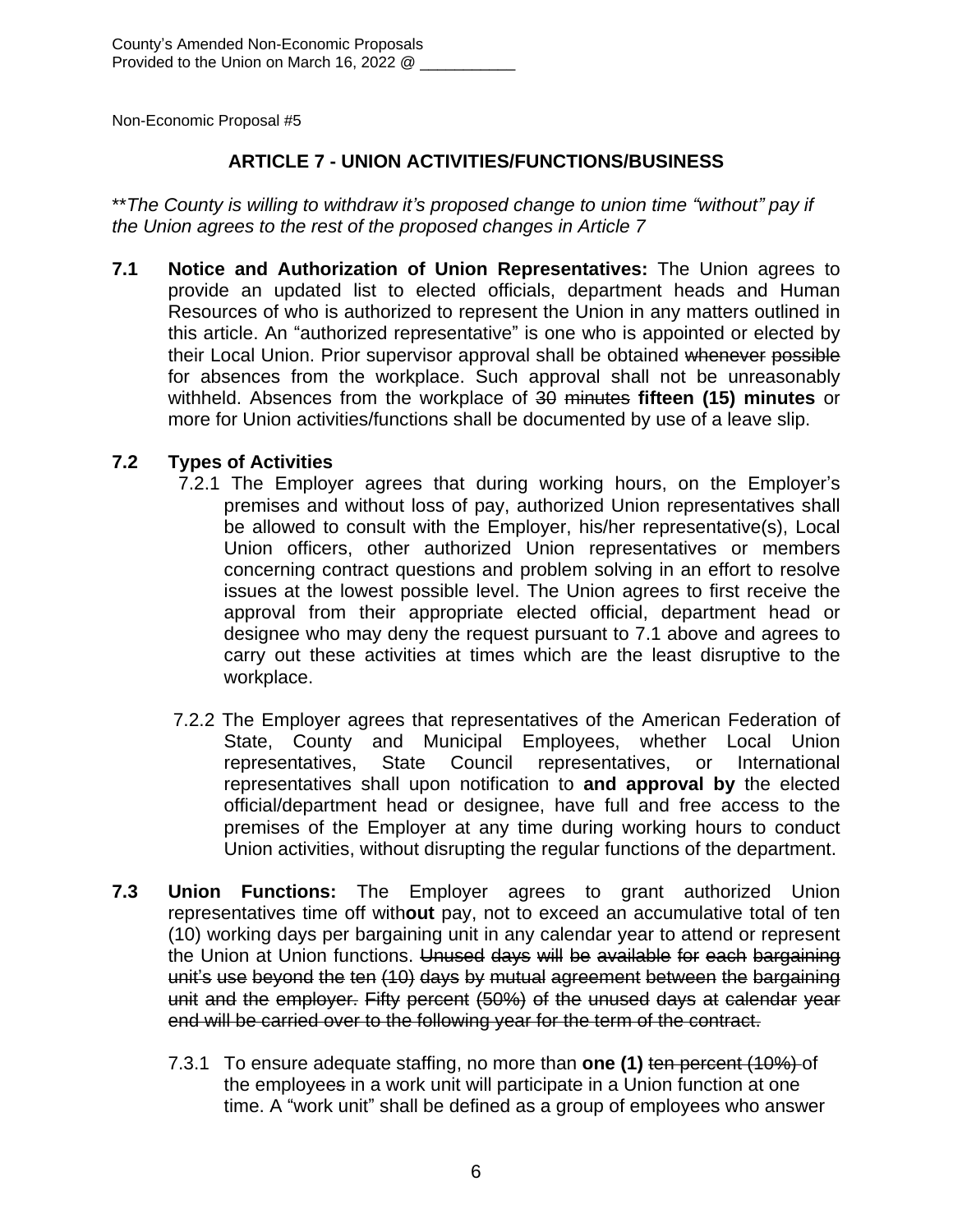to a common supervisor. If a work unit has less than ten (10) employees, only one individual will be allowed to attend. Individual employees can use a maximum of ten (10) days per calendar year to attend Union functions. Exceptions to the above limitations can be made by mutual agreement.

- 7.3.2 Example of functions are as follows:
	- 7.3.2.1 Union Conventions;
	- 7.3.2.2 Council 2 Executive Board Meetings/Training
	- 7.3.2.3 Other functions that management agrees are beneficial to the **County**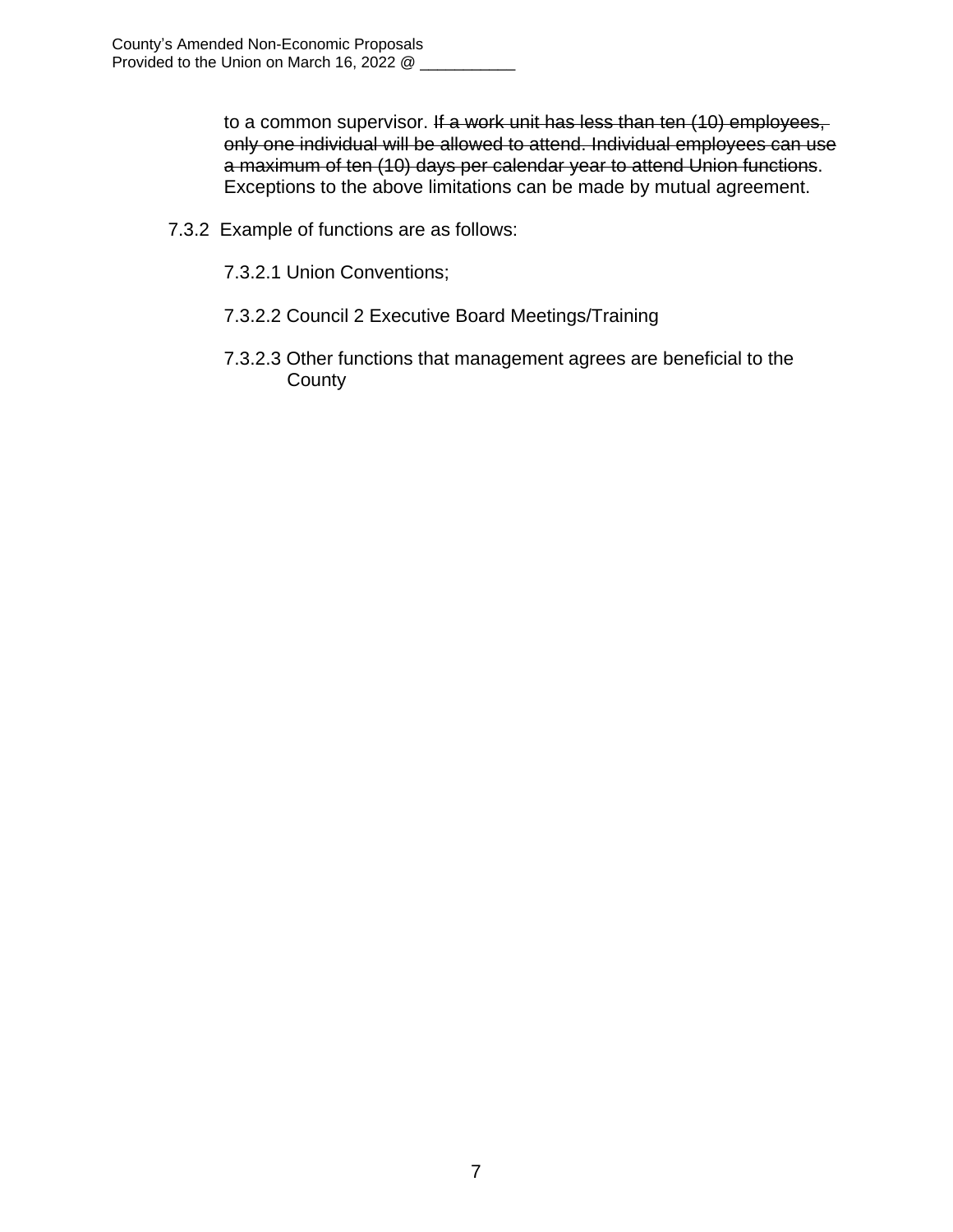## **ARTICLE 9 - ANNUAL LEAVE**

#### **9.1 Eligibility and Allowance:**

- 9.1.1 Employees shall start to earn annual leave allowance as of the first of the month nearest their date of hire. Employees hired on or before the 15th of the month shall receive credit for the full month. Employees hired after the 15th of the month shall not receive credit for that month. Newly hired probationary employees shall not be eligible to take paid vacation until they have accrued six (6) days of vacation. Employees separating from service on or before the 15th of the month will not receive any credit for that month. Employees separating after the 15th of the month will receive credit for the full month.
- 9.1.2 Annual leave allowance shall be earned annually based on the following schedule:
	- 9.1.2.1 One (1) working day per month for all employees having less than five (5) years of service.
	- 9.1.2.2 One and one-fourth (1-1/4) days per month for all employees having at least five (5) years of service, but less than ten (10) years of service.
	- 9.1.2.3 One and one-half (1½) days per month for all employees having at least ten (10) years of service, but less than fifteen (15) years of service.
	- 9.1.2.4 One and three-quarter (1-3/4) days per month for all employees having fifteen (15) years of service, but less than twenty (20) years of service.
	- 9.1.2.5 Two (2) days per month for all employees having twenty (20) years of service, but less than twenty-five (25) years of service.
	- 9.1.2.6 Two and one-quarter (2-1/4) days per month for all employees having twenty-five (25) years or more of service.

| 37.5-hour Employee<br><b>Accruals</b> |                                          |                                 |                                     |
|---------------------------------------|------------------------------------------|---------------------------------|-------------------------------------|
| <b>Years of Service</b>               | <b>Hours Accrued</b><br><b>Per Month</b> | <b>Annual Accrual</b><br>Amount | <b>Max Accrual</b><br><b>Amount</b> |
|                                       |                                          |                                 |                                     |
| 0-4 Years                             | 7.5                                      | 90                              | 180                                 |
| 5-9 Years                             | 9.375                                    | 112.5                           | 225                                 |
| <b>10-14 Years</b>                    | 11.25                                    | 135                             | 270                                 |
| <b>15-19 Years</b>                    | 13.125                                   | 157.5                           | 300                                 |
| <b>20-24 Years</b>                    | 15.00                                    | 180                             | 300                                 |
| 25+ Years                             | 16.875                                   | 202.5                           | 300                                 |
|                                       |                                          |                                 |                                     |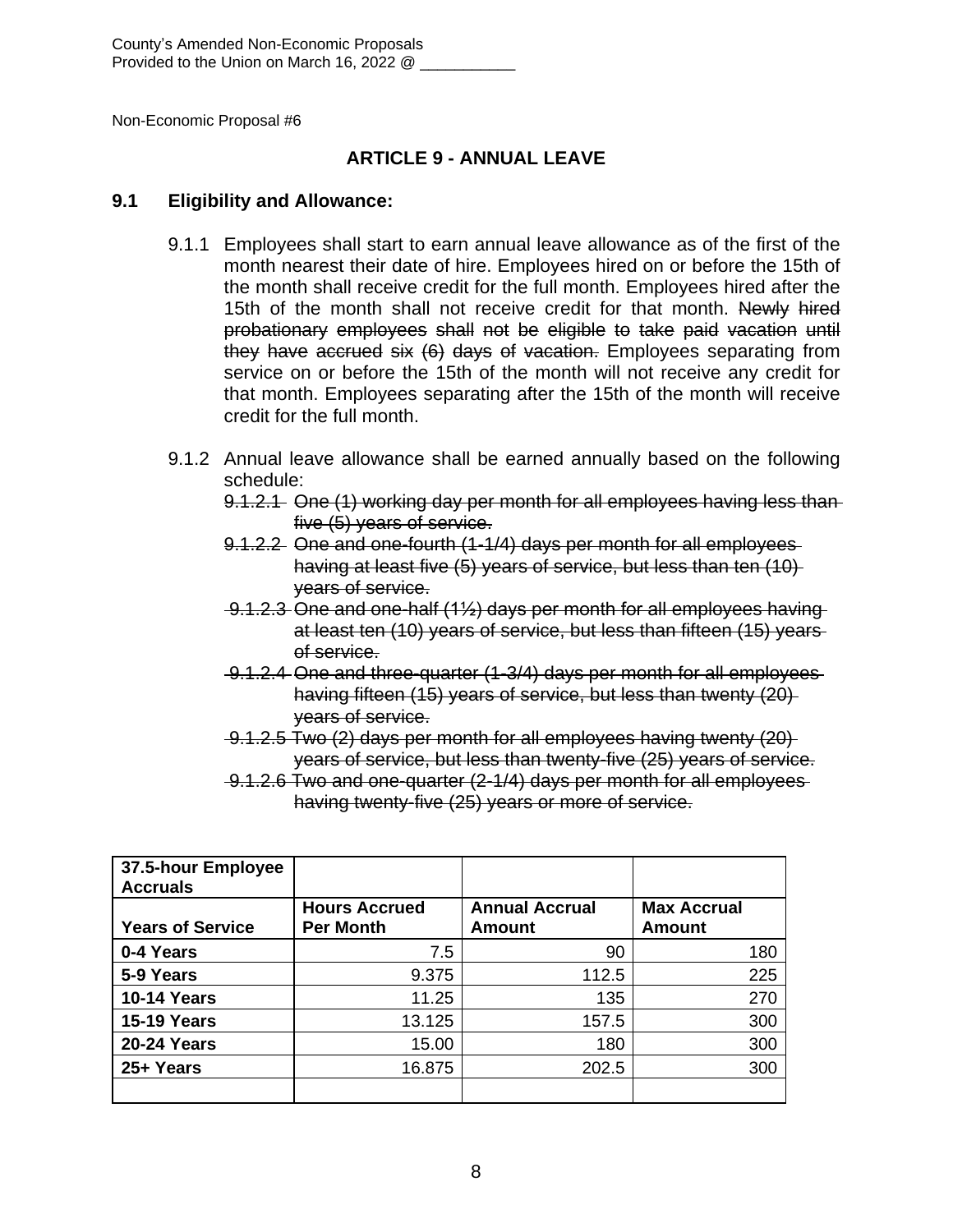| 40-hour Employee<br><b>Accruals</b> |                          |                       |                    |
|-------------------------------------|--------------------------|-----------------------|--------------------|
|                                     | <b>Hours Accrued Per</b> | <b>Annual Accrual</b> | <b>Max Accrual</b> |
| <b>Years of Service</b>             | <b>Month</b>             | <b>Amount</b>         | <b>Amount</b>      |
| 0-4 Years                           | 8                        | 96                    | 192                |
| 5-9 Years                           | 10                       | 120                   | 240                |
| <b>10-14 Years</b>                  | 12                       | 144                   | 288                |
| <b>15-19 Years</b>                  | 14                       | 168                   | 320                |
| <b>20-24 Years</b>                  | 16                       | 192                   | 320                |
| 25+ Years                           | 18                       | 216                   | 320                |
|                                     |                          |                       |                    |

**9.2 Annual Leave Pay:** The rate of annual leave pay shall be the employee's regular rate of pay in effect were the employee on the job at the time.

## **9.3 Choice of Annual Leave Period:**

- 9.3.1 Annual leave shall normally be granted at the time requested by the employee. If the nature of the work makes it necessary to limit the number of employees on vacation at the same time, the employee with the most seniority shall be given his/her choice of annual leave period. In the event of any conflict over annual leave periods, however, a senior employee shall not be allowed to take more than twenty (20) days' annual leave during such period.
- 9.3.2 Annual leave may be accumulated to a total of twice the amount earned annually or to a maximum amount of **three hundred (300) hours for 37.5 hour employees or three hundred twenty (320) hours for 40 hour employees** forty (40) working days' credit, whichever is the lesser. Any annual leave accumulated beyond this limit will be forfeited, unless the employee is asked in writing by his/her Department Head to defer his/her vacation because of work schedules. In this case the annual leave shall not be forfeited. An employee may not be paid additional compensation for earned vacation time not taken, except at the time of severance from the County employment as hereinafter provided.
- **9.7 Vacation Rights in Case of Layoff or Separation**: Any employee who is laid off, discharged or separated from the service of the Employer for any reason, prior to taking his/her vacation, shall be compensated in cash for the unused vacation, he/she has accumulated at the time of separation which is computed based upon his/her base pay plus longevity if applicable. For retirement purposes, vacation payoff shall be limited to forty (40) **three hundred (300) hours for 37.5 hour employees or three hundred twenty (320) hours for 40 hour employees** days.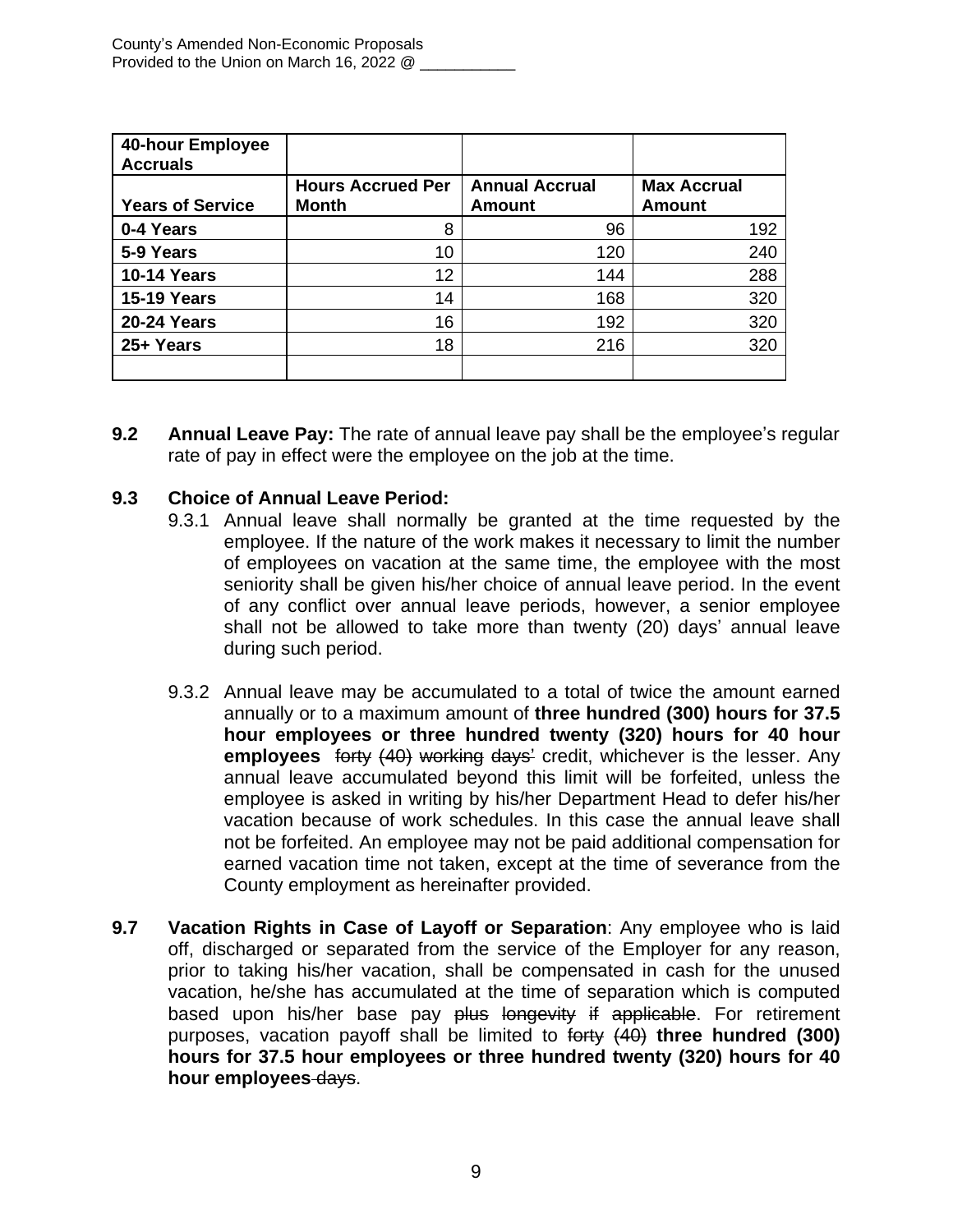## **ARTICLE 10 - SICK LEAVE**

#### **10.1 Eligibility and Accumulation:**

An employee in paid status for any portion of the month shall earn sick leave at a rate of 7.5 **hours per month for employees who normally work 37.5 hours a week** or 8.0 hours per month **for employees who normally work 40 hours a week** (based on a full-time employee status, pro-rated for other weekly schedules) or as applicable per Federal or State law. **(TA – 02/16/2022)**

#### **10.8 Bereavement Leave:** \*\**Moved to Leave of Absence Section* **(TA – 02/16/2022)**

Bereavement leave entitles a member up to three (3) working days off with pay, not chargeable to sick leave balance if a member suffers a death of a member of his/her immediate family as defined above. Bereavement leave in the case of a spouse or a child is allowed up to ten (10) working days. In addition:

- Two additional working days may be authorized if travel time is needed for out-of-town funerals. To be considered out-of-town, the employee must travel more than one hundred and twenty-five miles outside of Spokane County.
- Bereavement leave can be utilized over a six (6) month period after the death.
- If the employee requires additional bereavement time, they may request additional time off chargeable to compensatory time, annual leave or PTO.
- **10.9 Immediate family:** Shall be defined as follows: Spouse, State Registered Domestic Partner, parent, step-parent, child (biological, adopted, step or foster) regardless of age or dependency status, sibling, grandparent, grandchild, fatherin-law, mother-in-law, brother-in-law, sister-in-law, daughter-in-law, son-in-law or a more distant relative if living as a member of the employee's immediate family.
- **10.10** Members who divorce spouse or terminate Domestic Partnership must notify the employer within 30 calendar days of divorce/termination or may be subject to discipline under the terms of their respective CBAs. \*\**Already in the Health Insurance Article* **(TA – 02/16/2022)**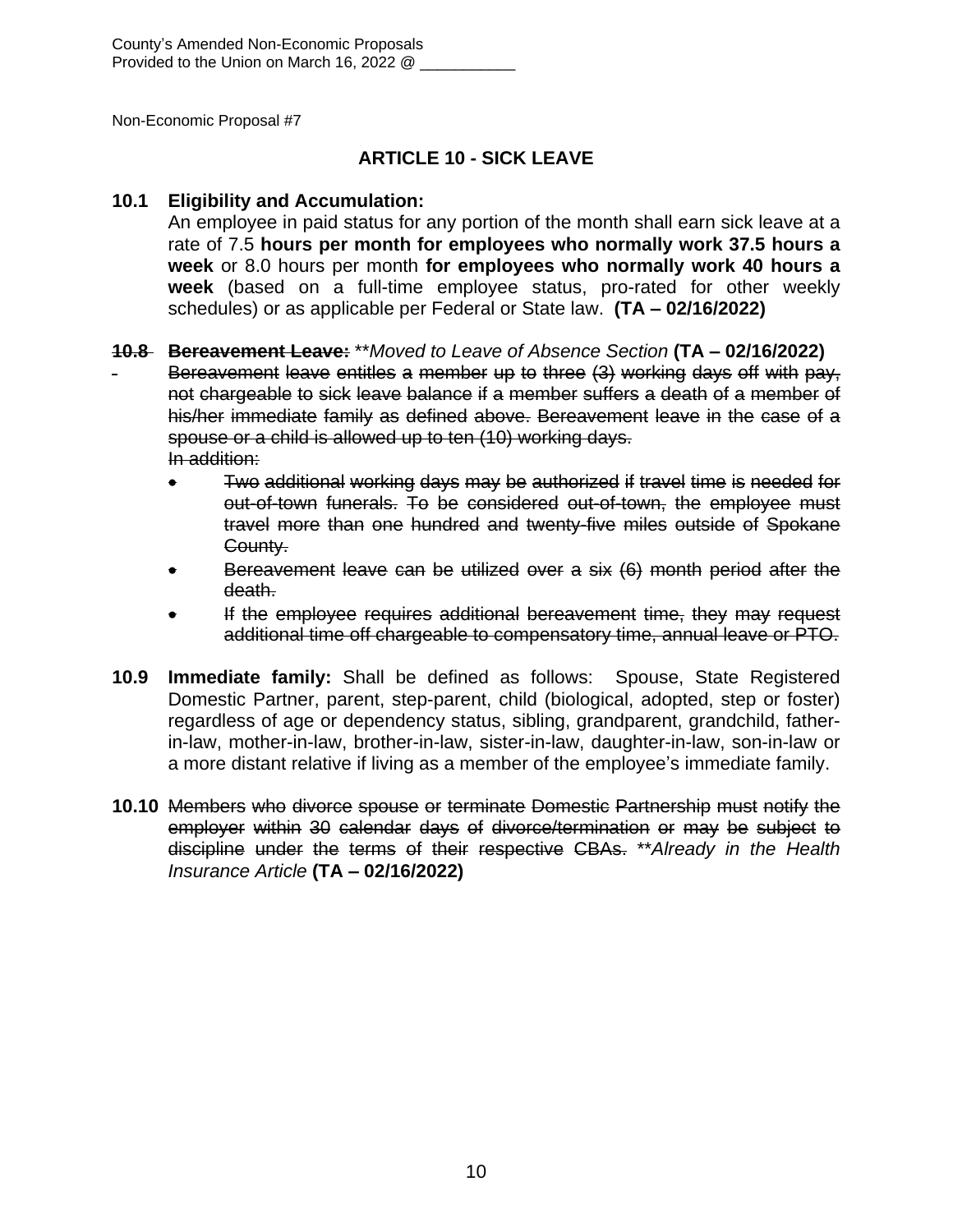## **ARTICLE 12 - HOURS OF WORK**

All items contained in this Article shall apply unless specifically addressed in individual supplements.

#### **12.1 Regular Hours:**

- 12.1.1 The regular hours of work each day shall be consecutive except for interruptions for lunch periods.
- 12.1.2 All employees' work schedules shall provide for a fifteen (15) minute rest period during each half shift.
- 12.1.3 The normal work week shall consist of **no more than** five (5) consecutive days followed by **no less than** two (2) days of rest, **unless by mutual consent between the employee and the employee's Elected Official/Department Head or designee**. Seven and one-half (7-1/2) or eight (8) consecutive hours of work, except for interruptions for lunch periods, shall constitute a work day.
- 12.1.4 All employees shall be scheduled to work on a regular work shift, and each shift shall have regular starting and quitting times. Work schedules showing alternative shifts, workdays and hours shall be posted on all department bulletin boards. Except for emergency situations, work schedules will not be changed without giving the Union and the employee ten (10) working days advance notice. When the Employer has a need to change work schedules within the department, the department shall notify the Union to negotiate the effects of the proposed schedule change.

## **12.2 Alternative Work Hours or Shifts:**

- 12.2.1 The Employer may establish a work week other than five (5) seven and one-half (7-1/2) or eight (8) hour days or shift work within a department. The department shall notify the bargaining unit to negotiate the effects of the changes.
- 12.2.2 Alternative work hours or shifts other than five (5) seven and one-half or eight (8) hour days will be negotiated in a Supplemental Agreement with the effected department/bargaining unit.
- 12.2.3 Employees on Alternative Work Schedules whose regular work day differs from the standard seven and one half  $(7, 1/2)$  or eight  $(8)$  hour day shall have their Holidays paid for as the number of hours in their actual work day.
- **12.3 Paid Leave:** All paid leave shall be considered as hours worked **but shall not count toward overtime calculation**.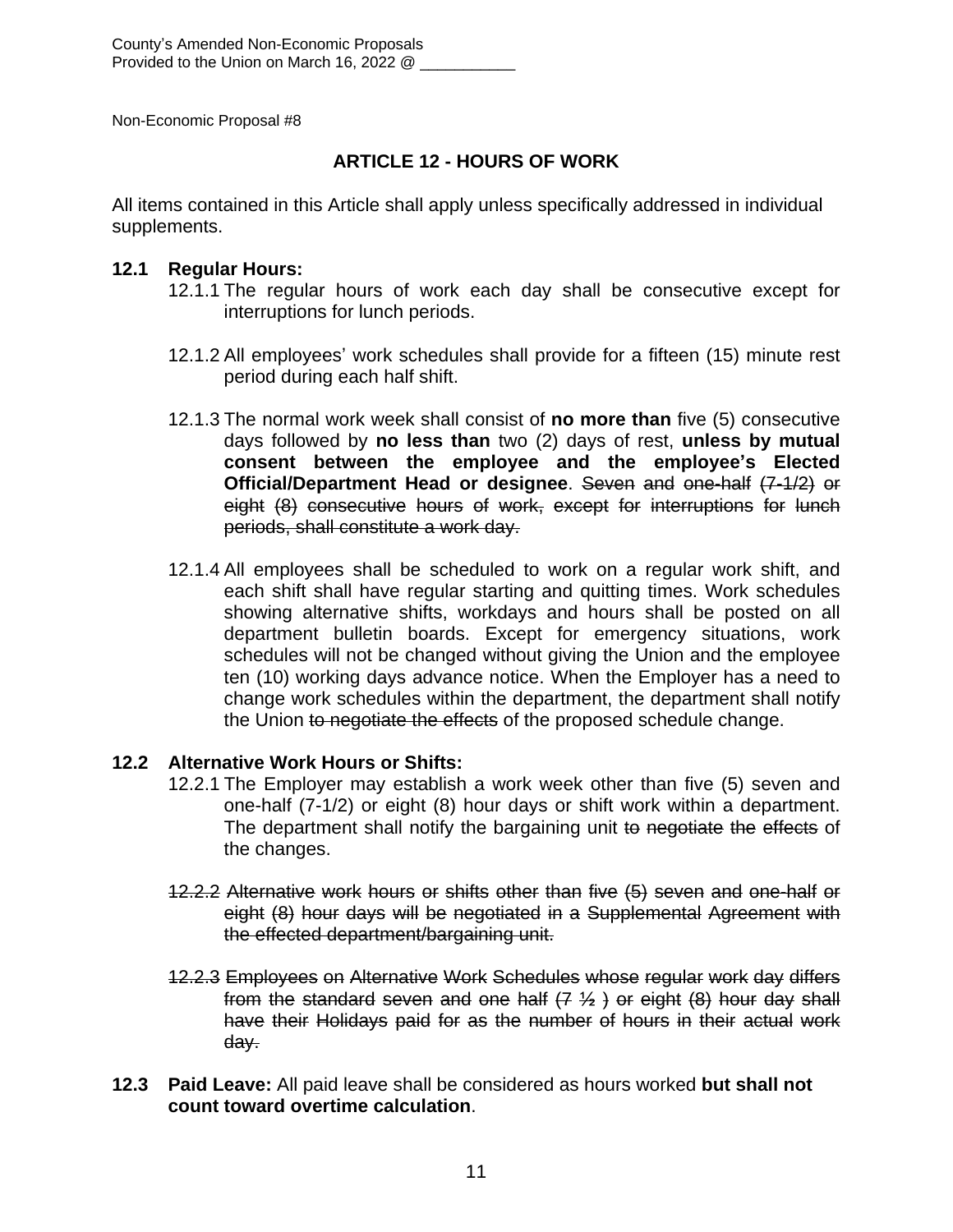#### **ARTICLE 13 - LEAVES OF ABSENCE**

#### **13.2.8 Bereavement Leave:**

**Bereavement leave entitles a member up to three (3) working days off with pay, not chargeable to sick leave balance if a member suffers a death of a member of his/her immediate family as defined above below. Bereavement leave in the case of a spouse or a child is allowed up to ten (10) working days.**

**In addition:**

- **Two additional working days may be authorized if travel time is needed for out-of-town funerals. To be considered out-of-town, the employee must travel more than one hundred and twenty-five miles outside of Spokane County.**
- **Bereavement leave can be utilized over a six (6) month period after the death.**
- **If the employee requires additional bereavement time, they may request additional time off chargeable to compensatory time, annual leave or PTO.**
- **13.2.8.1Immediate family:** Shall be defined as follows: Spouse, State Registered Domestic Partner, parent, step-parent, child (biological, adopted, step or foster) regardless of age or dependency status, sibling, grandparent, grandchild, father-in-law, mother-in-law, brother-in-law, sister-in-law, daughter-in-law, son-in-law or a more distant relative if living as a member of the employee's immediate family.

#### **13.3 Compensation for Absences Due to Widespread Emergency:**

- 13.3.1 If County offices have not been closed and individual employees are unable to report to work, or are permitted to leave early, such absences are to be charged to personal holiday time, accrued vacation or accrued comp-time. If such accrued leave time is not available to that employee, such absence will be without pay.
- 13.3.2 Employees who are late arriving to work due to the current weather/road/emergency conditions may charge the time to accrued leave, take the time without pay, or make up the time at a maximum of **their regularly scheduled shift** seven and one-half (7½) or eight (8) hours within two (2) weeks. No overtime will be paid when the employee is making up the time. Time must be made up in the same week the lateness occurred.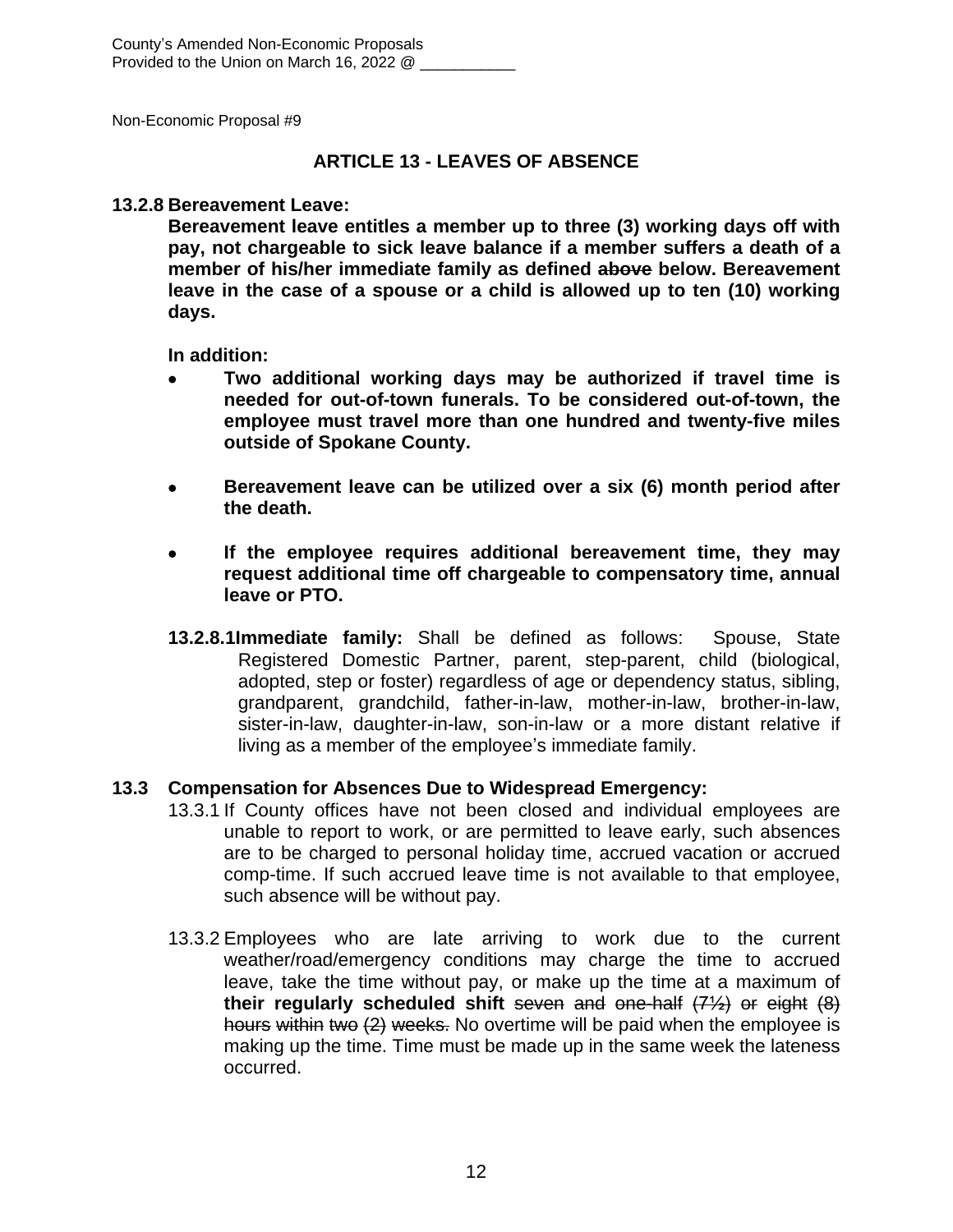- 13.3.3 In the event the Board, after consultation with the Sheriff, determines to close County operations and directs employees to go home, all but essential personnel shall be released**. If employees are eligible and have the capability to work from home, they are expected to continue working from home for the duration of the closure. Employees who are unable to perform their job-related duties from home may elect to go unpaid or use accrued time for the time missed due to the closure**, and they shall be paid for the time off the job. Such pay shall not be charged to accrued leave time. **Employees may elect to go unpaid or use any accrual to cover any missed hours due to the County operations being shutdown.**
- 13.3.4 For Local #1135 refer to supplemental.
- 13.3.5 Any ongoing construction work is not considered an emergency under this article.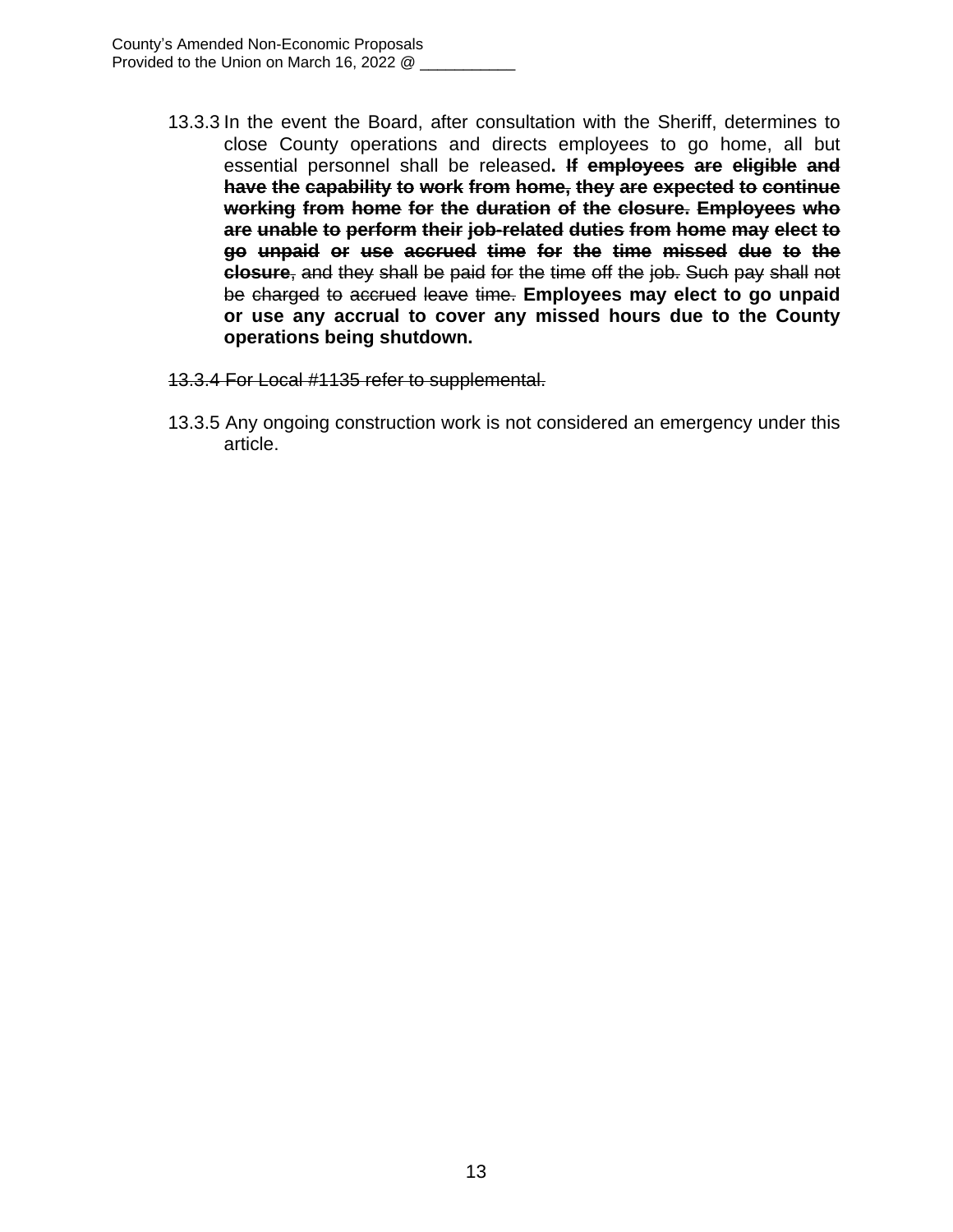## **ARTICLE 14 - SHARED LEAVE**

*\*\*The County will withdraw its proposed changes to Article 5.3 – New Hire Orientation if the Union agrees to the County's Non-Economic Proposal #10 & #20*

The Employer shall provide Leave Sharing Program in accordance with Appendix "5". **Employees shall have the ability to donate or receive vacation time in accordance with the Spokane County Shared Leave Policy.**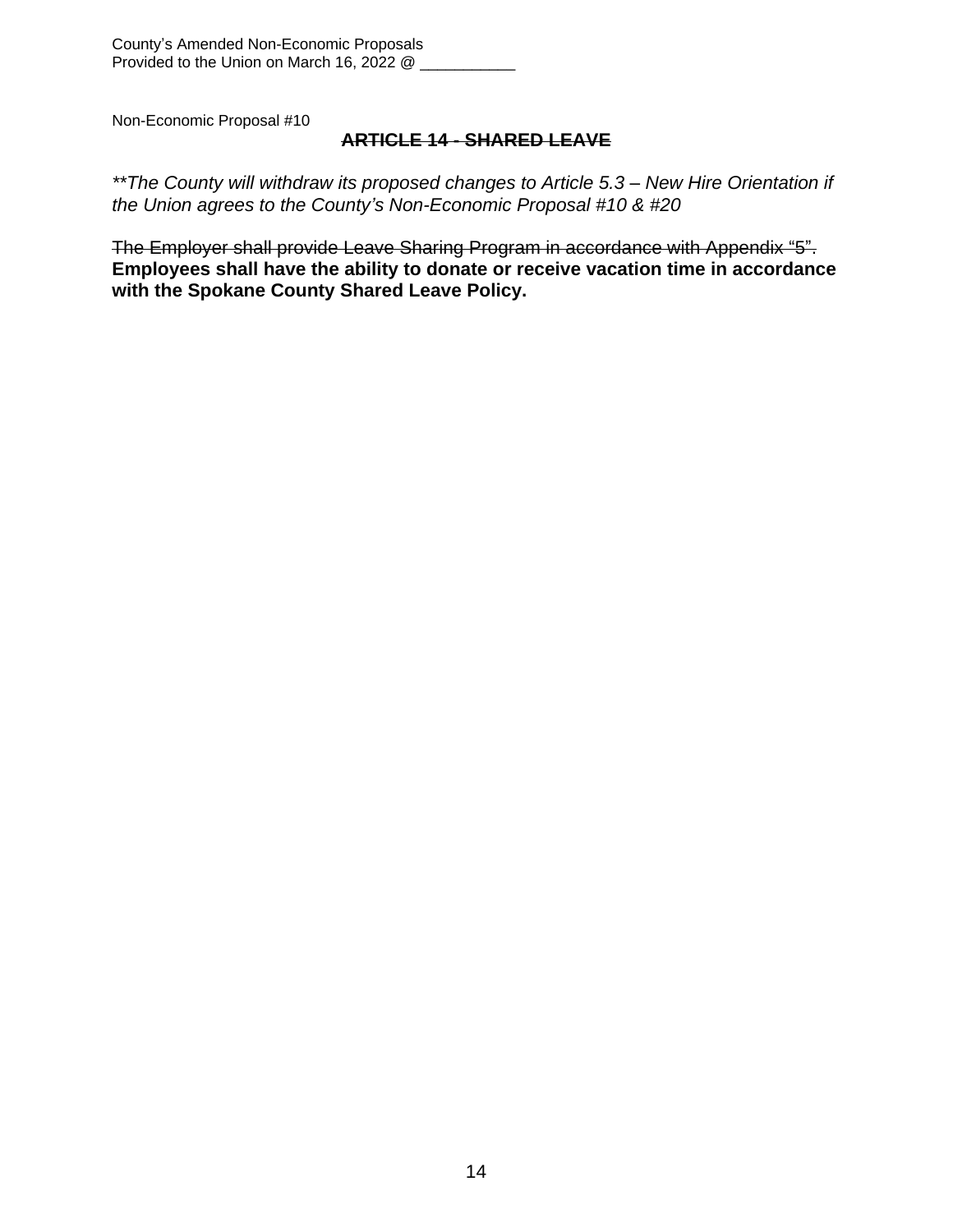County's Amended Non-Economic Proposals Provided to the Union on March 16, 2022 @

Non-Economic Proposal #11

#### **ARTICLE 16 – SENIORITY**

Seniority shall be defined in each individual supplement.

#### **16.1 Seniority**

**Seniority shall be defined as follows:**

- **16.1.1 Classification Seniority – total length of unbroken time spent in bargaining unit classification**
- **16.1.2 Department Seniority – total length of unbroken time spent in a department, in a bargaining unit position(s)**
- **16.1.3 Bargaining Unit Seniority – Total length of unbroken service within a bargaining unit position(s).**
- **16.1.4 County Seniority – total length of unbroken time of service within Spokane County**
- **16.1.5 District Seniority – total length of unbroken time of service within a service district. This type of seniority shall only apply to 1135 members and is further defined in the 1135 supplemental agreement.**
- **16.2 Computing Seniority**

**For the purpose of computing seniority, all authorized leaves, except leaves of absence(s) granted during their probationary period and any voluntary, unpaid leave of absence, shall be considered as time worked. Employees who are laid off as a result of a reduction in positions, and who are subsequently reinstated, shall retain their full seniority except for such period of layoff.**

**16.3 Loss of Seniority**

**An employee's earned seniority and regular employee shall be lost for any of the following reasons:**

- **A) Discharge or resignation of the employee;**
- **B) Inability to return to work after one (1) year of absence due to medical reasons, except for on-the-job injuries. Time frames may be extended by mutual agreement of the parties;**
- **C) Failure to report for work the first workday or shift following the expiration of the authorized leave of absence without an authorized extension;**
- **D) Temporary layoff exceeding an eighteen (18) moth period;**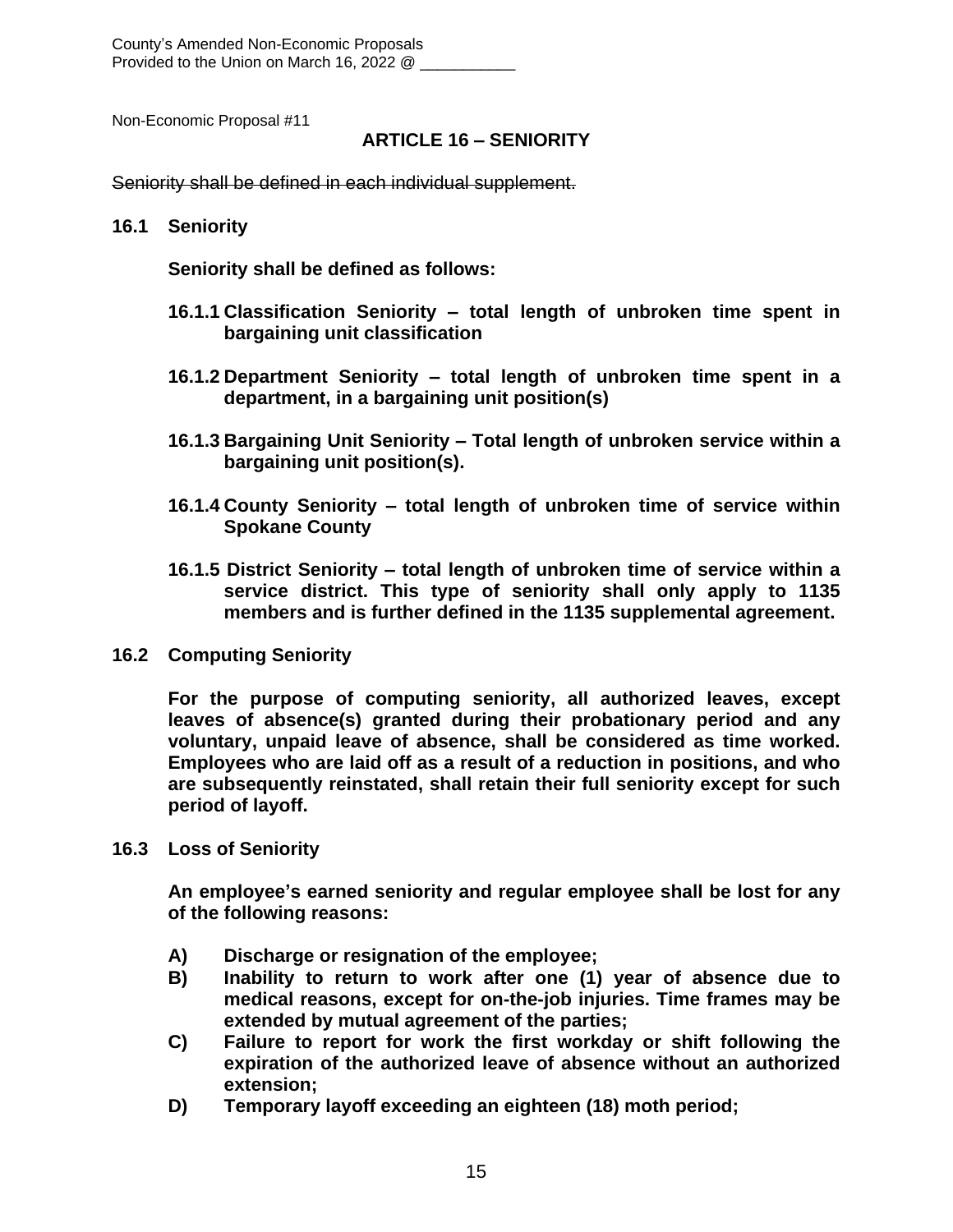## **E) Failure, when on layoff, after being recalled**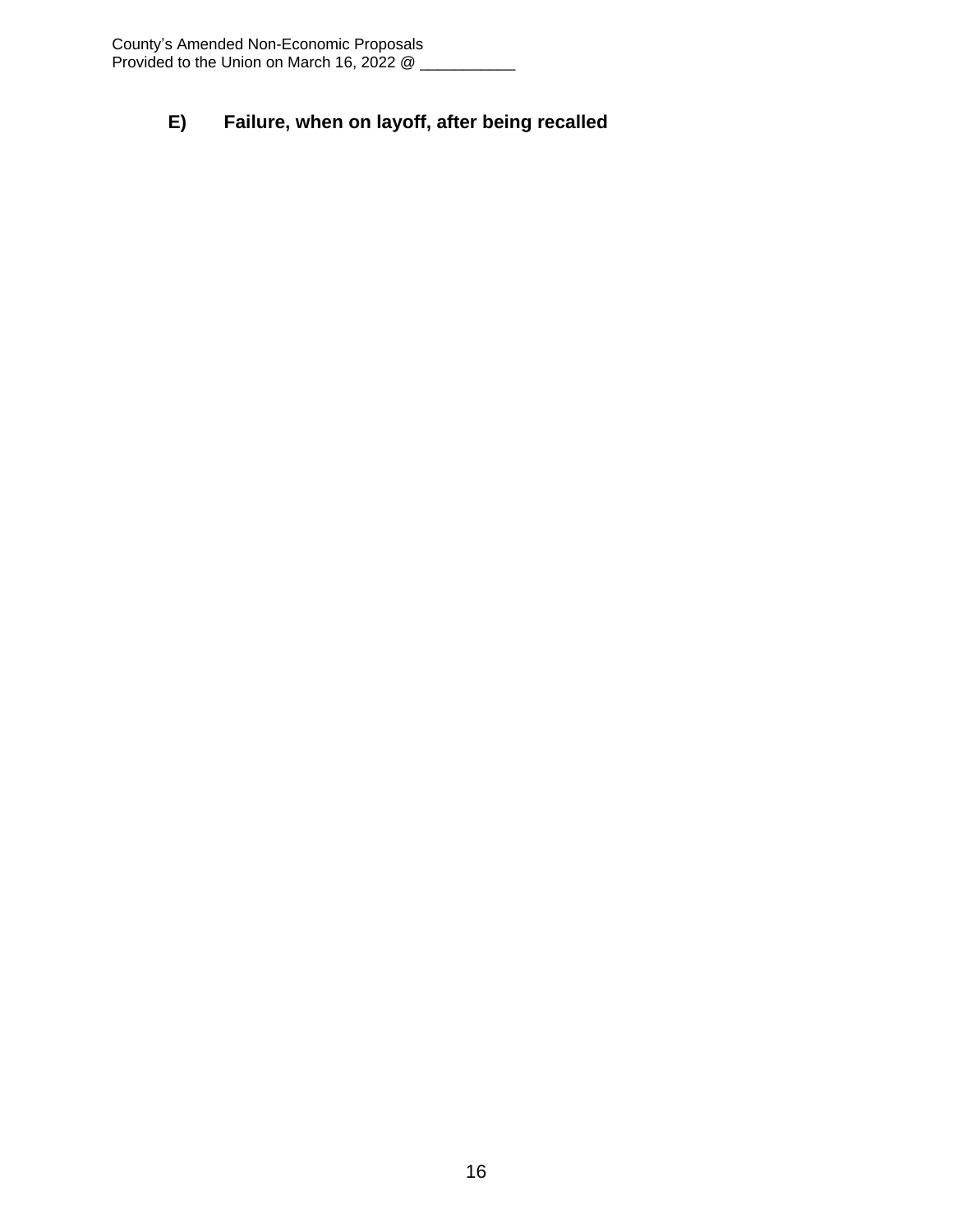#### **ARTICLE 18 - GRIEVANCE PROCEDURE**

- **18.3 Formal Written Grievance:** A formal written grievance may be advanced to Step 2 or Step 3 by mutual agreement of the parties.
	- 18.3.1 **Step 1.** Should the grievance not be settled through the informal procedures, the Union Steward shall submit it to the Union Grievance Committee. The Grievance Committee, if they find the grievance justified, shall within twenty three (23) working days from the employers response to the informal complaint, reduce the grievance to written form, in three (3) copies, including specific violation, background information and remedies sought, and submit it to the employee's Elected Official/Department Head or his/her designee. **A copy of the grievance shall be submitted to Labor Relations by the Union at the same time as the within five (5) business days of when it was filed with the Elected Official/Department Head.** The Elected Official/Department Head or his/her designee shall, within five (5) working days of receipt of the Grievance Committee's formal written complaint, shall schedule a meeting for the purpose of hearing the complaint. The Elected Official/Department Head or his/her designee shall answer the complaint in writing within ten (10) working days after the hearing.
	- 18.3.2 **Step 2.** Should the grievance not be settled in Step 1, it shall be submitted in writing within five (5) working days, of receipt of the Elected Official/Department Head or his/her designee's decision, to the Human Resources Director. Within five (5) working days of receipt of the complaint, the Human Resources Director will set a date to hear the complaint. The Human Resources Director shall respond to the Union Representative and the Grievance Committee with ten (10) working days of this meeting.
	- 18.3.3 **Step 3.** Should the grievance not be settled in Step 2, either party may request arbitration, within thirty (30) working days after the reply of the Human Resources Director is due, by written notice to the other. A simultaneous request for a list of eleven (11) arbitrators from the Washington State Public Employment Relations Commission shall be initiated. The arbitrator shall be selected by the County and the Union within seven (7) days after the list is received. Both the County and the Union shall have the right to strike one (1) name from the panel. The process shall be repeated and the remaining name shall be the arbitrator for the grievance.

#### **18.6 Liability:**

**No monetary claim by an employee covered by this Agreement or by the Union against the County shall be valid beyond the pay period prior to the pay period in which the grievance was first filed in writing,**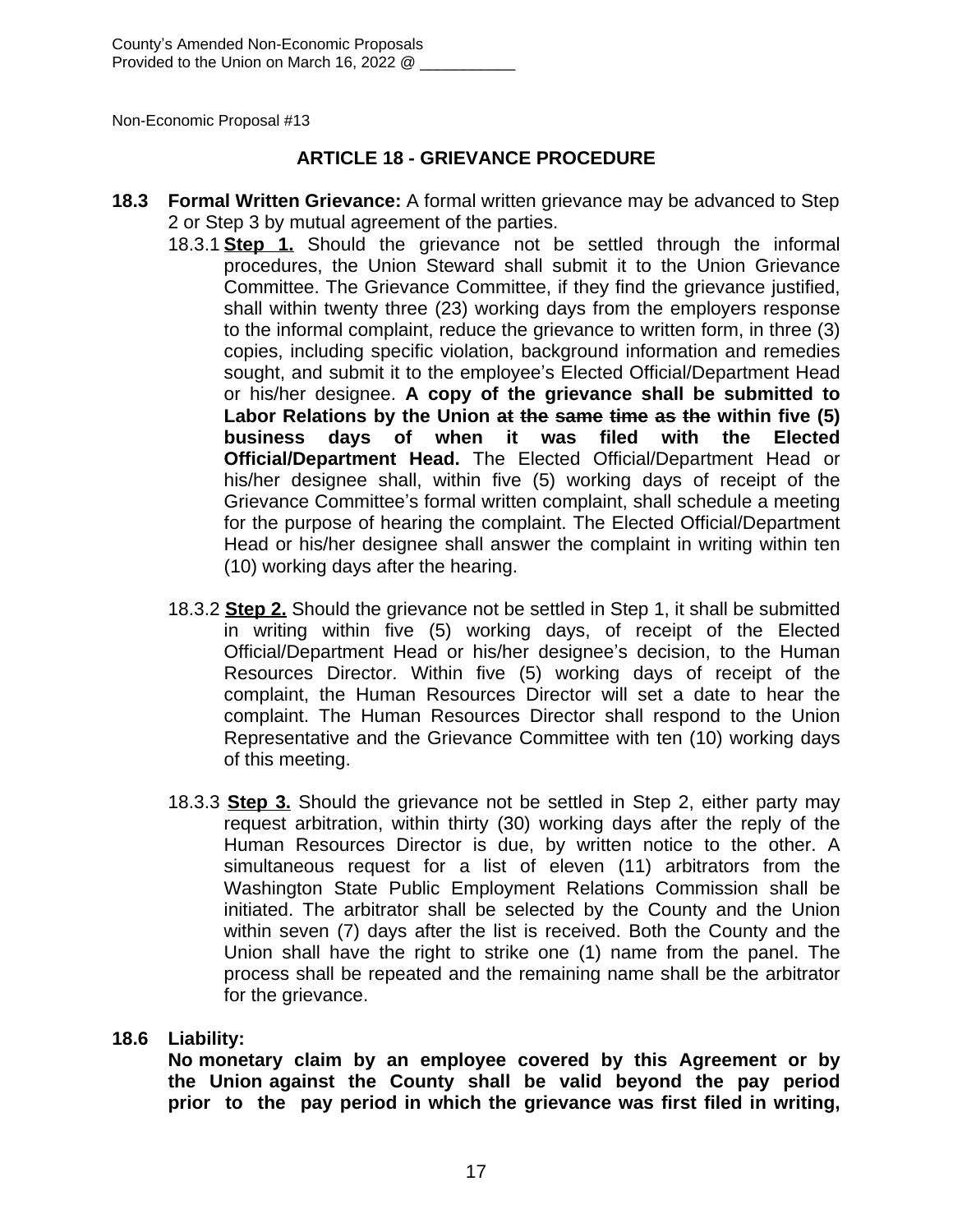**unless the circumstances of the case made it impossible for the employee, or the Union, as the case may be, to know that the employee or the Union has grounds for such claim prior to that date, in which case, the claim shall be limited retroactively to a period of forty-five (45) days prior to the date the claim was first filed in writing. This provision shall not apply to arbitrator's decisions regarding suspensions or discharges.**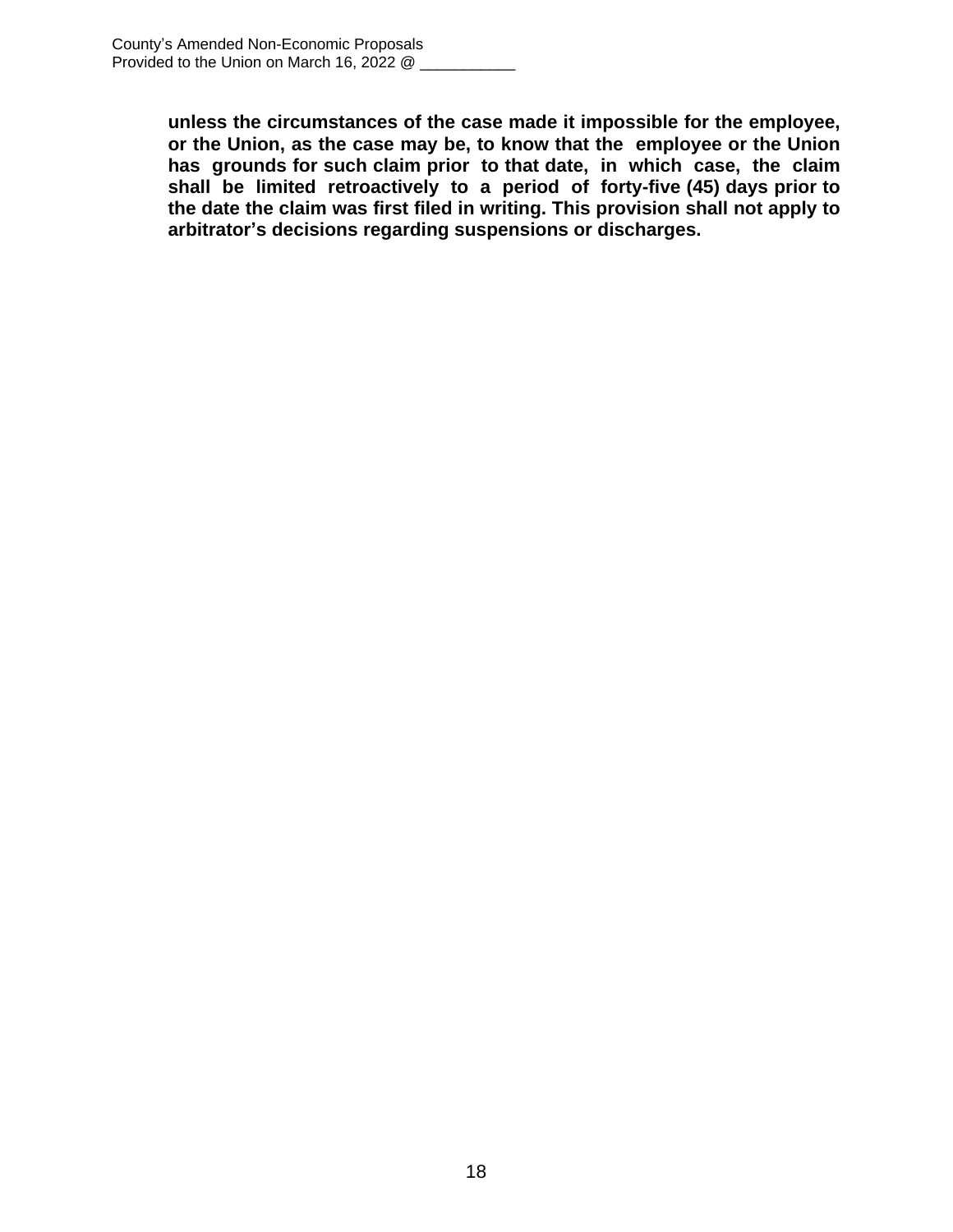## **ARTICLE 19 – PROMOTIONS/VACANCIES/LATERAL TRANSFERS**

#### **19.1 Bid Rights:**

When a Master Contract vacancy occurs, **the position will be posted on the County's website.** the department will post the opening to the Bargaining Unit members in the department and concurrently, as needed, to the Bargaining Unit, Master Contract members and open.

19.1.1 The vacancy will be posted for a minimum of five (5) working days. All AFSCME Master Contract members who **submit an electronic application** turn in applications to Human Resources by the closing date and who meet the minimum requirements will be considered in the following order:

#### 19.1.2 Referral List #1:

- o First consideration Members of the Bargaining Unit within the Department;
- o Second consideration Members of the Bargaining Unit;

#### 19.1.3 Referral List #2:

- o Third consideration Members of the Master Contract Locals.
- 19.1.4 The order of consideration will be defined on the recruitment posting.

**19.2** See Supplemental Agreements for additional provisions, if any. **For employees of the Sheriff's Department, all Civil Service rules will apply on how a position is awarded.**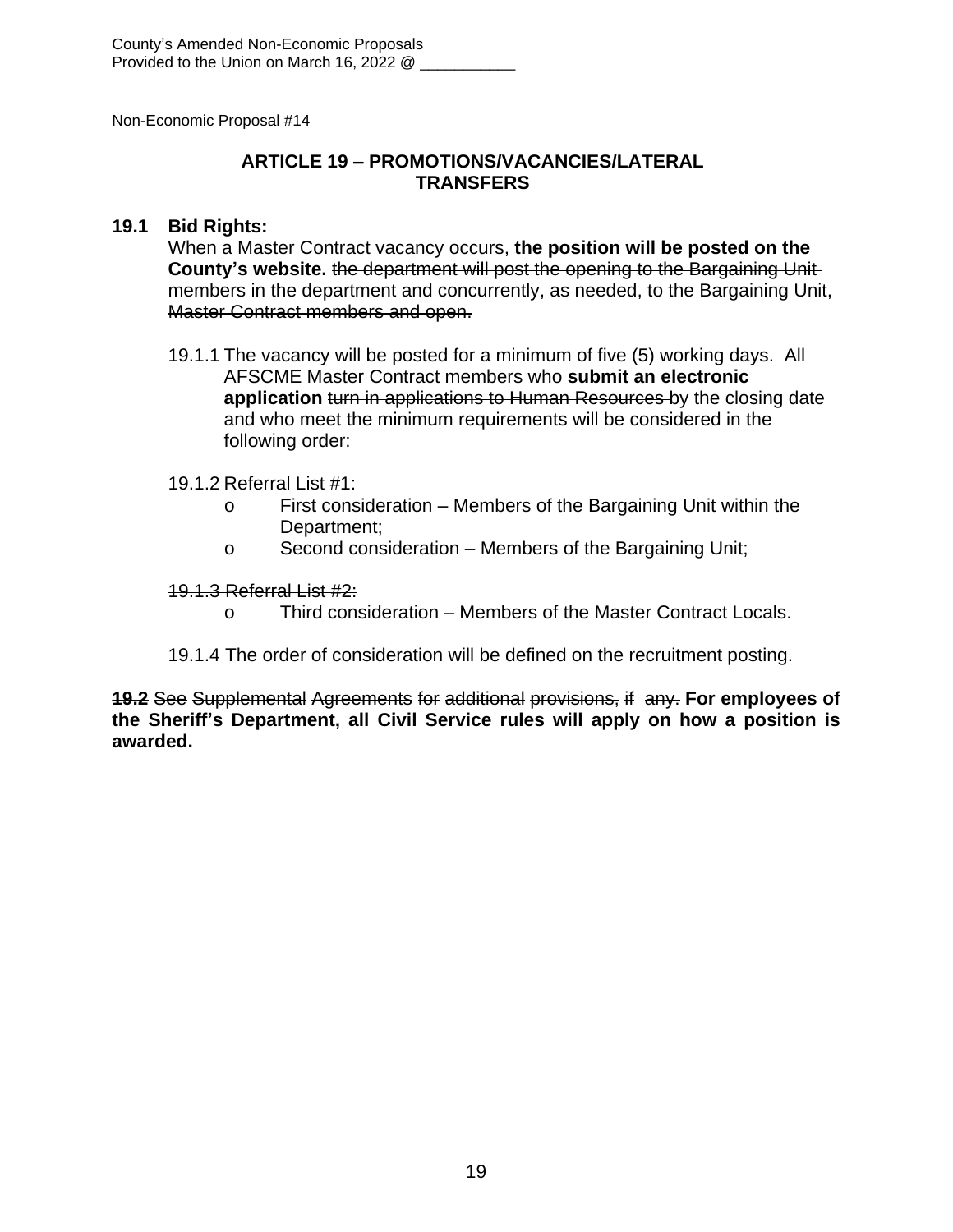## **ARTICLE 22 - GENERAL CONDITIONS**

**22.1 Work Rules:** The employer agrees to notify the Union of any changes in existing work rule(s) or the establishment of new work rules.

#### **22.2 Personnel Files:**

- 21.2.1 Maintenance: One (1) personnel file shall be maintained and located at the Human Resources Department **or the Civil Service Department (applies to 492-SP & 492-FC)** and one (1) at the individual Departments. Those files shall contain employment-related documents. On request, employees may review their personnel files. Employees may receive one (1) copy per year of all documents in their personnel files.
- 21.2.2 Review and Release: The employees shall be given a copy of and have an opportunity to review any and every disciplinary or performance related document prior to it being placed in their personnel file. Any documentation created concerning the employee's performance that is placed in the employee's personnel file shall be placed in the file in a timely fashion from the date of occurrence(s).
- **22.3 Dress Code:** Employees shall generally be allowed to chose their individual manner of dress: However, the Employers may require reasonable dress standards commensurate with the job. **(TA – 02/16/2022)**

## **22.4 Uniforms and Protective Clothing:**

## 21.4.1 Local #1135 - See Supplemental

21.4.2 If any employee is required to wear a uniform, protective clothing or any type of protective device as a condition of employment such uniform, protective clothing or protective device shall be furnished, replaced as necessary and repaired by the Employer.

## **22.6 Personal Property:**

## 21.6.1 Local #1135 - See supplemental.

22.6.2 The Employers will repair or replace clothing, eyeglasses and personal property if damaged in an accident not to exceed actual cash value of such property that is damaged or destroyed in the line of duty. Nothing in this section is meant for the Employers to repair or replace damaged or destroyed property if the payment can be secured by the Court.

## **22.8 In-House Services:**

All County departments which provide services for other departments shall be afforded an opportunity to bid on the requested job and/or service prior to an outside bid being considered. The County and the Union recognize that contracting out bargaining unit work is negotiable. Extra Help employees shall not supplant the work force.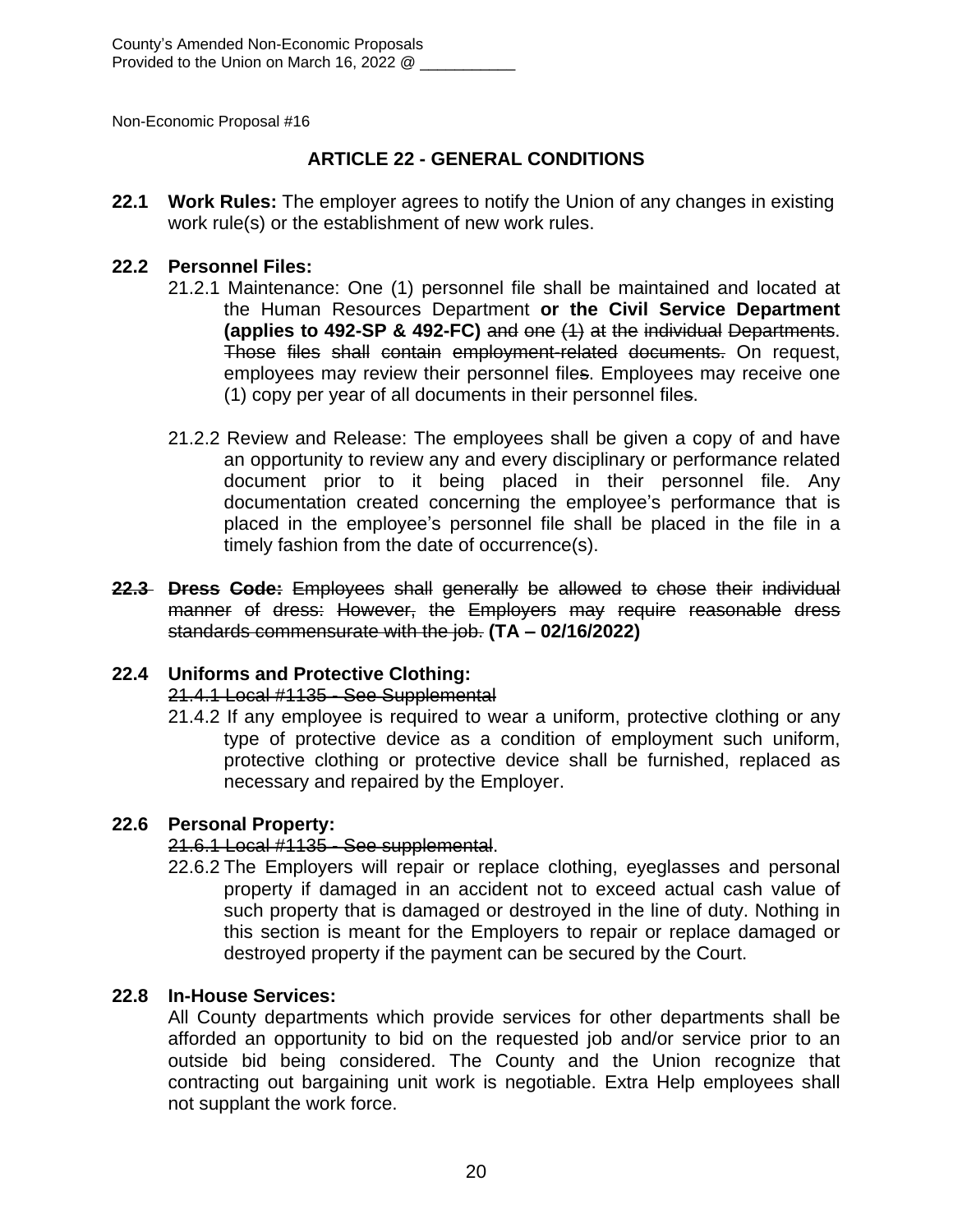**22.9 Nothing in this agreement or any supplemental agreement shall be construed to diminish the County's right to have non-represented employees or supervisors from performing bargaining unit work for the purpose of instruction, experimentation, correcting work difficulties, relieving employees for short periods of time, emergency situations, or in the interest of productivity, efficiency, and quality. The County will not, however, use non-bargaining unit employees to replace unit employees.**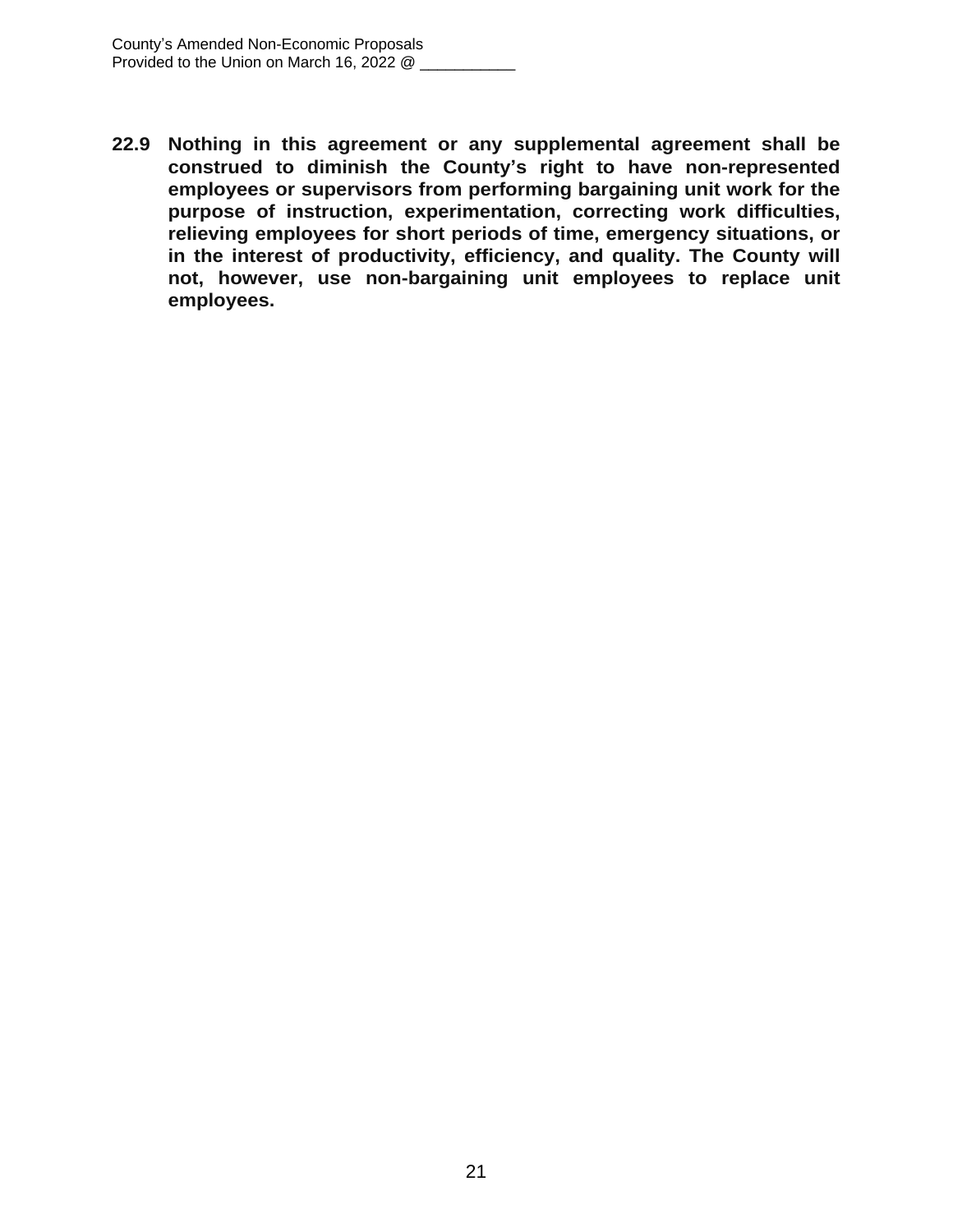## **ARTICLE 23 - LOCKOUTS AND STRIKES**

- **22.1 Lockouts:** No lockouts of employees shall be instituted by the Employers during the term of this Agreement.
- **22.2 Strikes:** No strikes, slow down or disruptions of work of any kind shall be caused or sanctioned by the Union during the term of this Agreement. At no time, however, shall employees be required to act as strike breakers or to go through picket lines.
- **23.1 The parties agree that there shall be no lock out or suspension or disruption of work through any complete or partial stoppage of work, boycott, concerted action, demonstration, picketing, bannering, refusal to do reasonably assigned work, shutdown, slowdown, or any other similar actions or conduct whatsoever which causes, might cause, or results in interference with or in any way disturbs the normal operation of any Spokane County owned location.**
- **23.2 The County shall have the right to discharge or discipline any employee participating in any activity in contravention of this Article, including any strike, slowdown or other suspension of work; and the Union agrees not to oppose such action. However, it is understood that the Union shall have recourse to the Grievance Procedure as to matters of fact in the alleged action of such employee.**
- **23.3 In the case of any activity in violation of this Article, including strike, slowdown or other suspension of work not authorized by the Union, the Local Union, or any of their officers, the County agrees that neither the Union, the Local Union nor their officers shall be liable for damages, provided that the Union shall promptly and in good faith uses every reasonable means at its disposal and in good faith use every reasonable means at its disposal to bring about an immediate end to the conduct.**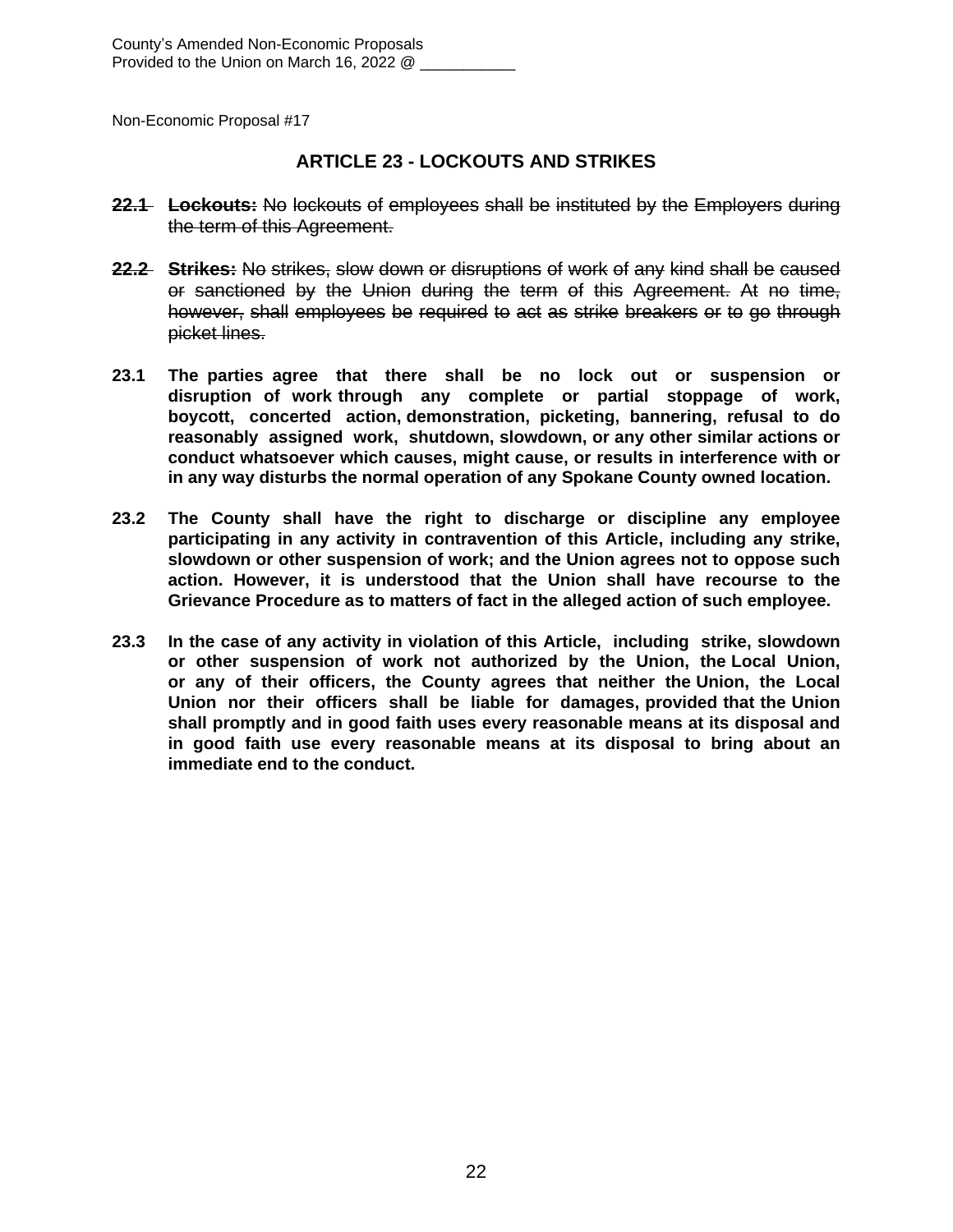## **Appendix "6" - SHARED LEAVE**

*\*\*The County will withdraw its proposed changes to Article 5.3 – New Hire Orientation if the Union agrees to the County's Non-Economic Proposal #10 & #20*

## **1. General:**

1.1 Occasionally County employees or their spouse/dependent(s) or other immediate family members contract a catastrophic, life threatening**,** severe or extraordinary illness or sustains a disabling injury preventing an employee from performing their job duties, or requiring the presence of the employee, whereby the employee exhausts his/her leave balances. The immediate family shall be defined as: A spouse, parent, children, brother, sister, grandparent, father-in-law, mother-in-law, brother-in-law, sister-in-law, or a more distant relative if living as a member of the employee's immediate family. Often co-workers who have substantial leave balances wish to donate some of their leave to these employees. Leave sharing is the mechanism to accommodate both groups.

1.2 This policy is divided into the following sections:

Section 1 - General **Section 2 - Statement of Policy Section 3 - Eligibility to Receive Shared Leave Section 4 - Leave Transference Process**  Section 5 - Donating Leave Section 6 - Administration

## **2. Statement of Policy:**

2.1 It is the policy of the County to permit employees (represented and nonrepresented) to donate vacation time to a co-worker who is suffering from a non-job related, life threatening, severe or extraordinary illness or sustains a disabling injury preventing an employee from performing their job duties, or who has an immediate family member (see 1.1) requiring the presence of the employee, who is suffering from a catastrophic, life threatening, severe or extraordinary illness, injury or other impairment as determined by the treating physician, and is out of vacation time and sick leave and who will immediately go on leave without pay or terminate employment.

## **3. Eligibility to Receive Shared Leave:**

3.1 An employee may receive leave under this program if the employee meets the criteria under 2.1.

3.2 Requests to receive leave sharing benefit shall be submitted to the Director of Human Resources Department. The Human Resources Director or designee may approve the request or convene a committee comprised of one (1) employee from the Human Resources Department, one (1) management employee and one (1) nonmanagement employee from another department, one (1) employee representing that employee's local **if** applicable and, as a non-voting member, the County Occupational Health Nurses. Each Union shall provide the County with the name of their designated representative and alternate. The committee members will be appointed by the Human Resources Director and will serve for a one (1) year term in order to provide consistency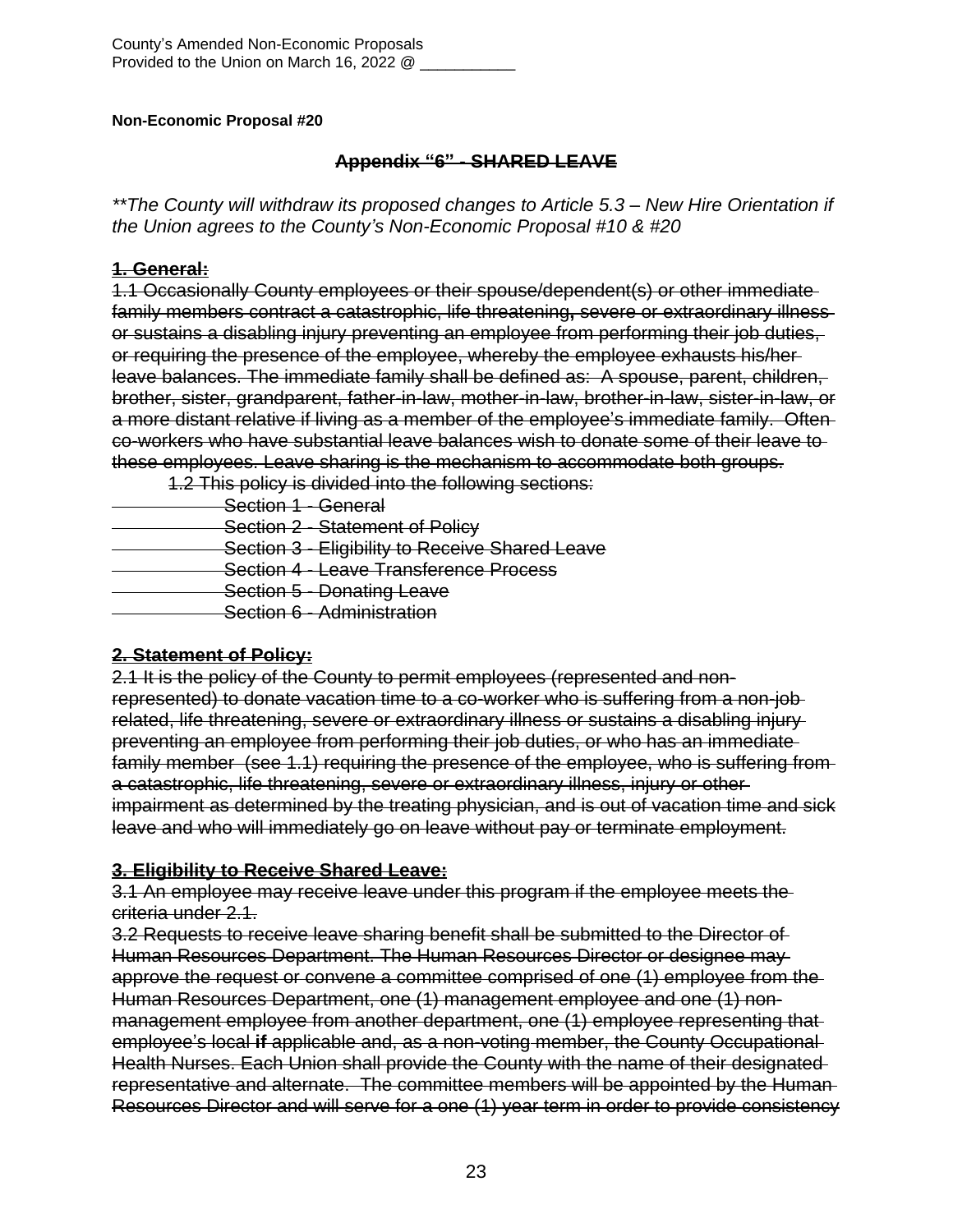in the decision-making process. The decision of the committee shall be final; however, if the decision of the committee is to deny the request, the requester has the right to petition the committee for reconsideration. The decision of the committee shall not be subject to the grievance procedure.

3.3 An employee must have exhausted his or her sick leave and vacation time before receiving shared leave. The manner in which the employee exhausted his or her sick leave or vacation time shall not effect his or her eligibility to receive Shared Leave, however, any employee who, within the twelve (12) months immediately preceding the request, is at step 5 of the Sick Leave Review process, as documented, will not be eligible to receive Shared Leave.

3.4 An employee receiving the leave sharing benefit shall receive no more than a total of 2,000 hours of such leave during the course of his or her employment with the Count 3.5 The employee's position must be one in which vacation and sick leave can be accrued and used.

3.6 The employee must be eligible to use vacation time and sick leave time.

3.7 The committee shall also approve leave sharing benefits for "after care" needs as prescribed by the attending physician.

## **4. Leave Transference Process:**

4.1 An employee wishing to receive shared leave shall submit a written request to the Human Resources Director and attach a detailed statement from the treating physician verifying the condition and expected duration. A union representative or any other person may submit the request on behalf of the employee.

4.2 The Human Resources Department will, after the request is approved, notify the employee's department head and request the department head to communicate the employee's eligibility for leave sharing to other employees in that department. Employees may request that the department head communicate the status with other departments.

4.3 There shall be no retroactive applications of donated leave.

## **5. Donating Leave:**

5.1 Employees wishing to donate leave shall send the Donation of Vacation form to the Human Resources Department for processing.

5.2 All leave donated under the leave sharing program shall be in thirty (30) minute increments. No difference will be made between the salary level of the donor and the recipient. The minimum amount of time for donation is four (4) hours.

5.3 An employee may donate to an individual(s) a maximum of eighty 80) hours vacation time in a calendar year. The County will accept all donated leave, but will provide donated time to the recipient as needed, but not to exceed one (1) pay period at any one time. Additional time will be awarded per pay period as needed until all donations have been used or Shared Leave is no longer needed. In the event additional Shared Leave is still needed additional requests will be made. Unused donations will be returned to the donator. Donated leave shall be retained until any prescribed after care program is completed, or bereavement needs are met not to exceed three (3) days, five (5) days if out of the immediate area . All donations will be entered as sick leave in the recipients account.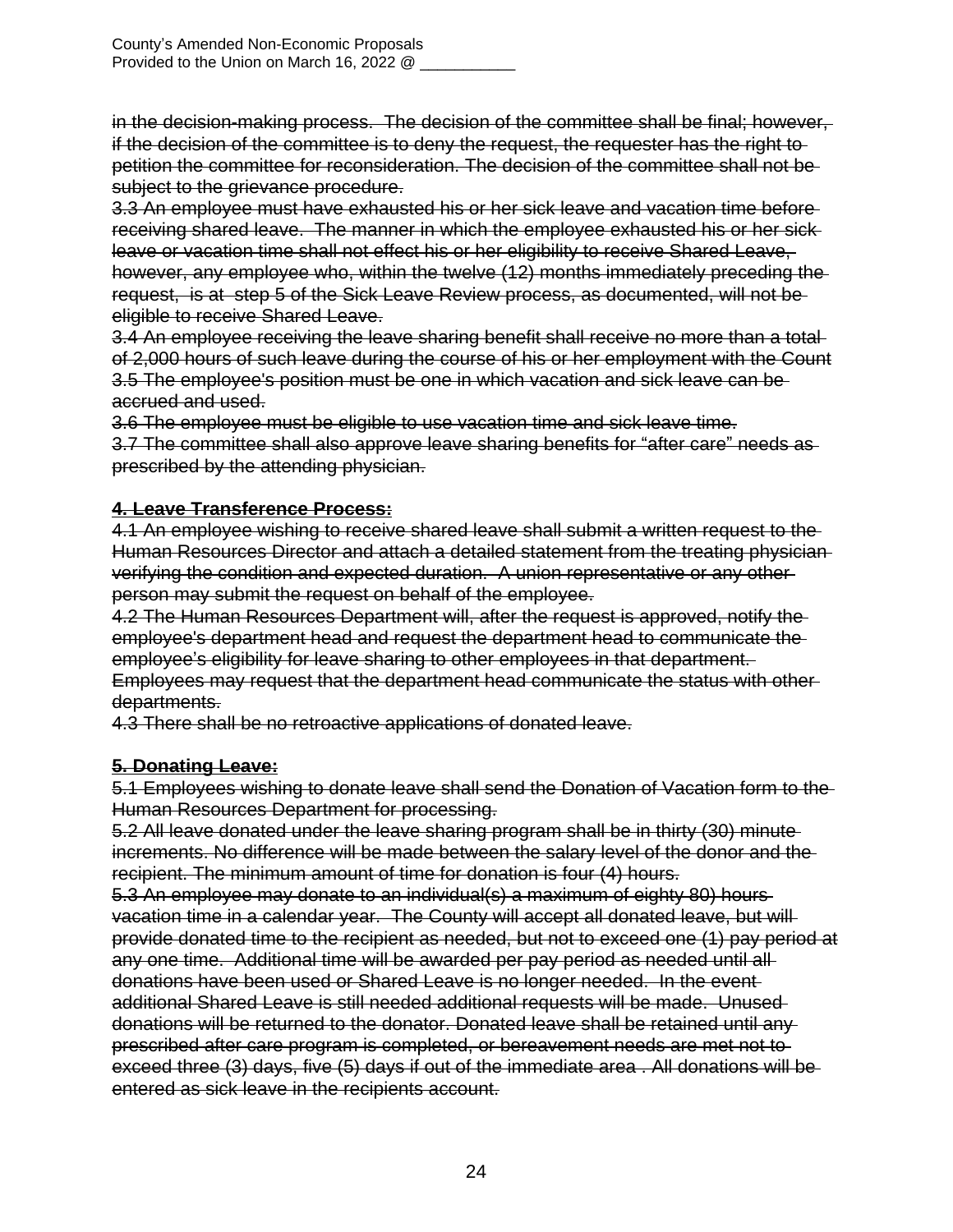5.4 Donations of vacation time may not bring the donor's vacation balance below forty (40) hours.

5.5 All donations of leave shall be strictly voluntary and confidential and shall be done on the Donation of Vacation form, a copy of which is attached. The donor shall designate the recipient.

5.6 No employee shall be coerced, threatened, intimidated, or financially induced into donating leave.

**6. Administration:** The Human Resources Department shall administer the Leave Sharing Program.

## **7.1 Long Term Disability:**

 7.1 At the time Shared Leave is requested, Long Term Disability must be requested concurrently if the reason for Shared Leave is for an employee's personal medical condition and Shared Leave, when initially requested, will be for 90 days or more.

7.2 Long Term Disability must be applied for at the time requests for extensions of Shared Leave will, when combined, total 90 days or more.

7.3 The employee must not be receiving time-loss payments as a result of an onthe-job injury or illness or receiving long term disability payments.

7.4 In the event Long Term Disability is denied, Shared Leave may continue in accordance with the terms of the plan.

7.5 In no event shall an employee receive more money than what they wouldreceive if they had been working by combination of any benefit plans.

7.6 The employee must provide timely information and periodic medical verification necessary for the processing of the LTD application and continuation of eligibility to receive Shared Leave. Failure to do so could result in the discontinuation of Shared Leave payments.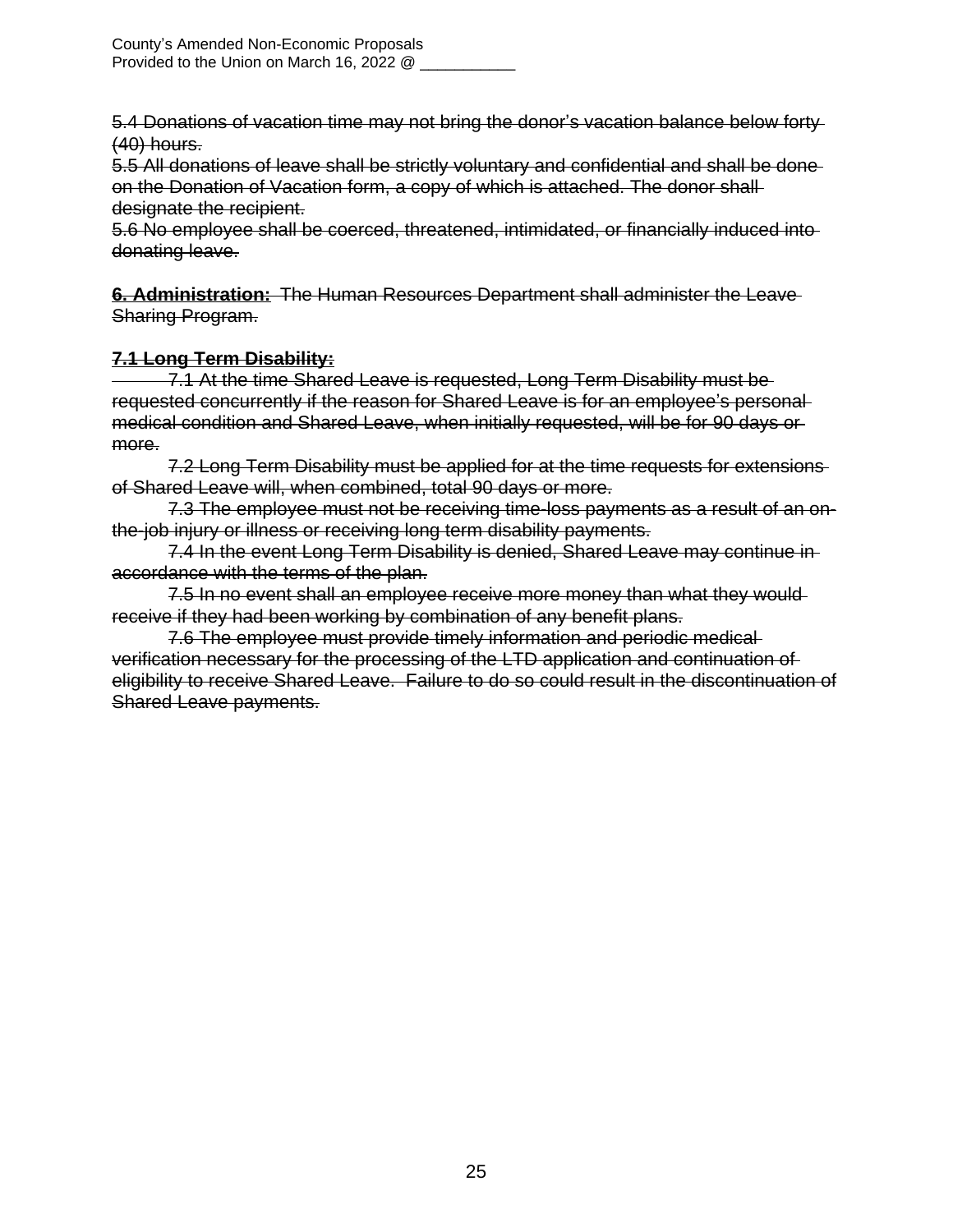## **Appendix "7" - CLASSIFICATION/REORGANIZATION**

**15.3** The Employers agree to follow the Spokane County Classification Plan as referenced below in the following articles and the Salary Range Table as found in Appendixes 1-4.

#### **15.3 Positions and Classification Specifications:**

- 15.3.1 Position: Single job. A specific aggregate of duties and responsibilities assigned by department management to be performed by one employee within the Department.
- 15.3.2 Classification: One or more positions that are sufficiently alike with respect to duties and responsibilities to warrant using the same title, qualification requirements, descriptions/class specifications, job code number and pay grade as listed in Appendixes 1-4. Different positions within a classification may use different selection factors and recruitment processes.
- 15.3.3 The County agrees to update the classification specifications when requested by a department in a timely manner and provide written notice to the applicable local union. **If the County makes updates to a classification specification, the County will provide the Union fourteen (14) days notice prior to the implementation of the revised specification.** The Union will have 20 working **fourteen (14)** days from receipt of the notice to negotiate **discuss** the impact of changes to the existing classifications. The parties may extend the time frames by mutual agreement.

**15.3.4 Creation of New Classifications:** When the Department wishes to create a new classification within the bargaining unit, the following procedure shall apply:

- 15.3.4.1 A Job Analysis Request form shall be submitted by the Department to Human Resources for evaluation.
- 15.3.4.2 Human Resources, in collaboration with the Department, will evaluate job duties and responsibilities of a proposed classification. If it is deemed appropriate, a new classification will be designated by Human Resources. If the duties and responsibilities fit within an existing classification, it will be designated as such. Written notification will be sent to the local union of such action.
- 15.3.4.3 After Human Resources designates the new classification and salary, the Union shall have twenty (20) working days following receipt thereof to review the determination, and during this period request to negotiate the salary and the impact of implementation.

In the event that no agreement is reached, the union shall have the right to submit the issue to Step 3 (arbitration) of the grievance procedure.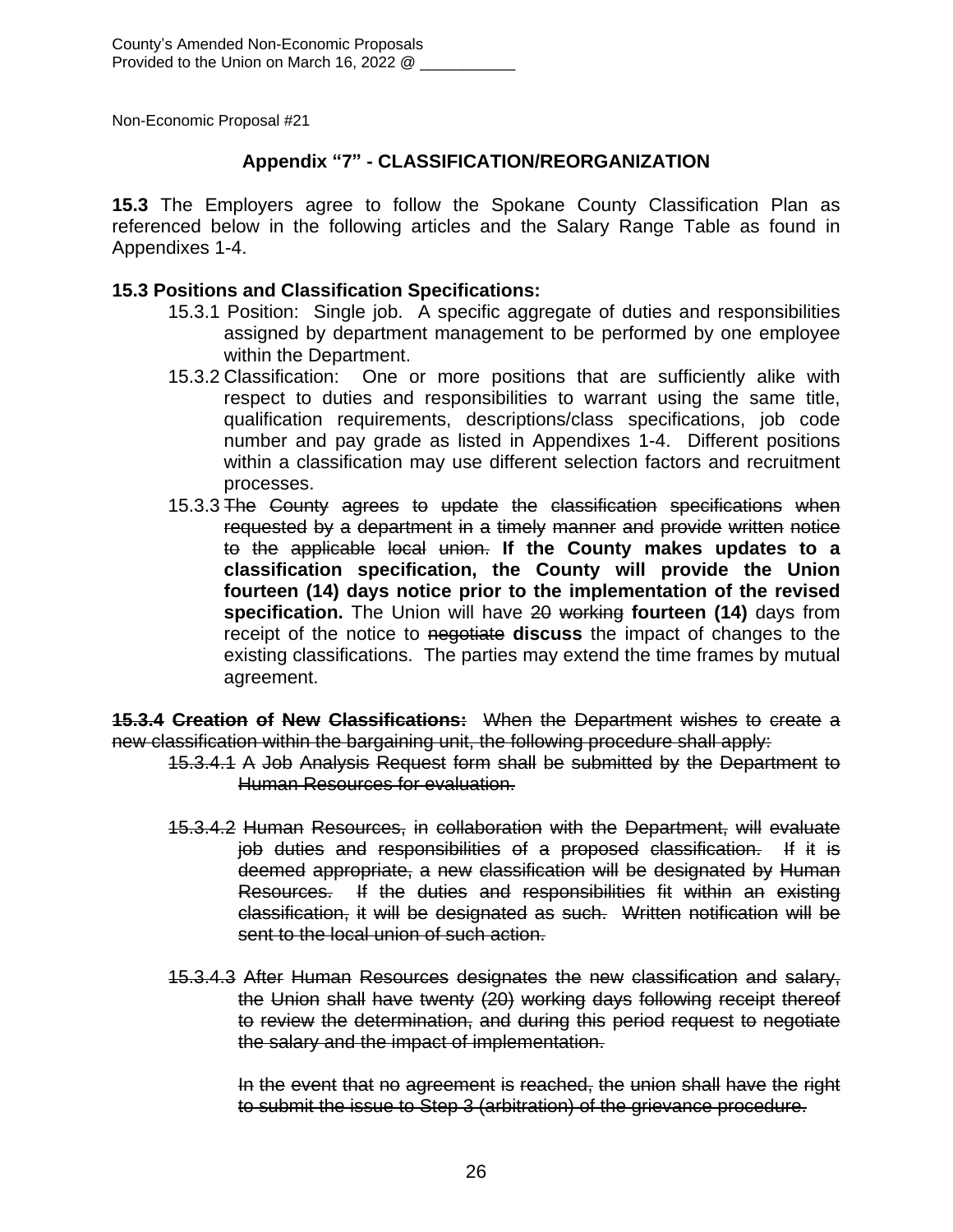15.3.4.4 Newly created positions shall be posted in accordance with specific labor agreements or supplemental agreements if applicable.

**15.3.5 Out of Class Pay:** Supplemental Agreements for out of class pay for temporary out of class assignments.

- 15.3.5.1Out of class pay will not be authorized in any case if there is no position in the department/division in the classification for which out of class pay is being requested.
- 15.3.5.2An employee who has been assigned by management or their immediate Supervisor to perform the essential duties of a higher job classification for more than one-half  $(\frac{1}{2})$  of a day and requests out-ofclass pay on his/her time card shall be paid for all such work at the higher rate of pay. Written/verbal approval shall be obtained from management or the immediate supervisor prior to working out of class and shall be signed off on the employee's timecard.
- 15.3.5.3The employee must meet the minimum requirements of the higher classification in order to be assigned the out of class, essential functions of the higher job classification. In the event the out of class assignment is expected to be temporary but is expected the exceed six (6) months, out of class assignments will be offered to employees based on seniority and ability. If no employee wants the assignment, management will assign the work in inverse order of seniority. It will be made clear to those performing the work that the assignment is temporary and what the expected duration will be. If the selected employee is a current bargaining unit member, that employee's seniority within the bargaining unit will be continuous, un-interrupted and will continue to accrue during the time of the temporary assignment.
- 15.3.5.4If the employee works continuously in the higher classification for nine (9) months, the position may be submitted by Human Resources, Department Management or the employee for reclassification consideration in accordance with Section 15.3.6 of this Article.
- 15.3.5.5 If the reason for the continuous higher classification work is due to the regularly assigned employee being on leave due to an extended injury or illness, the parties will meet to discuss the issue.

**15.3.6 Reclassifications:** Employees shall have the right to request re-evaluation utilizing the following procedures. In any case, an employee cannot be reclassified if they do not meet the minimum requirements of a position to which they are requesting reclassification to.

15.3.6.1 Requests for reclassification may be the result of either a nine (9) month or greater assignment working out of class, or a significant change in duties and responsibilities. All requests shall be submitted on a Job Analysis Request form. An employee or the employer may file a request.

15.3.6.2 Positions submitted for reclassification consideration, related to a nine (9) month out-of-class assignment must have the Elected Official, Department Head or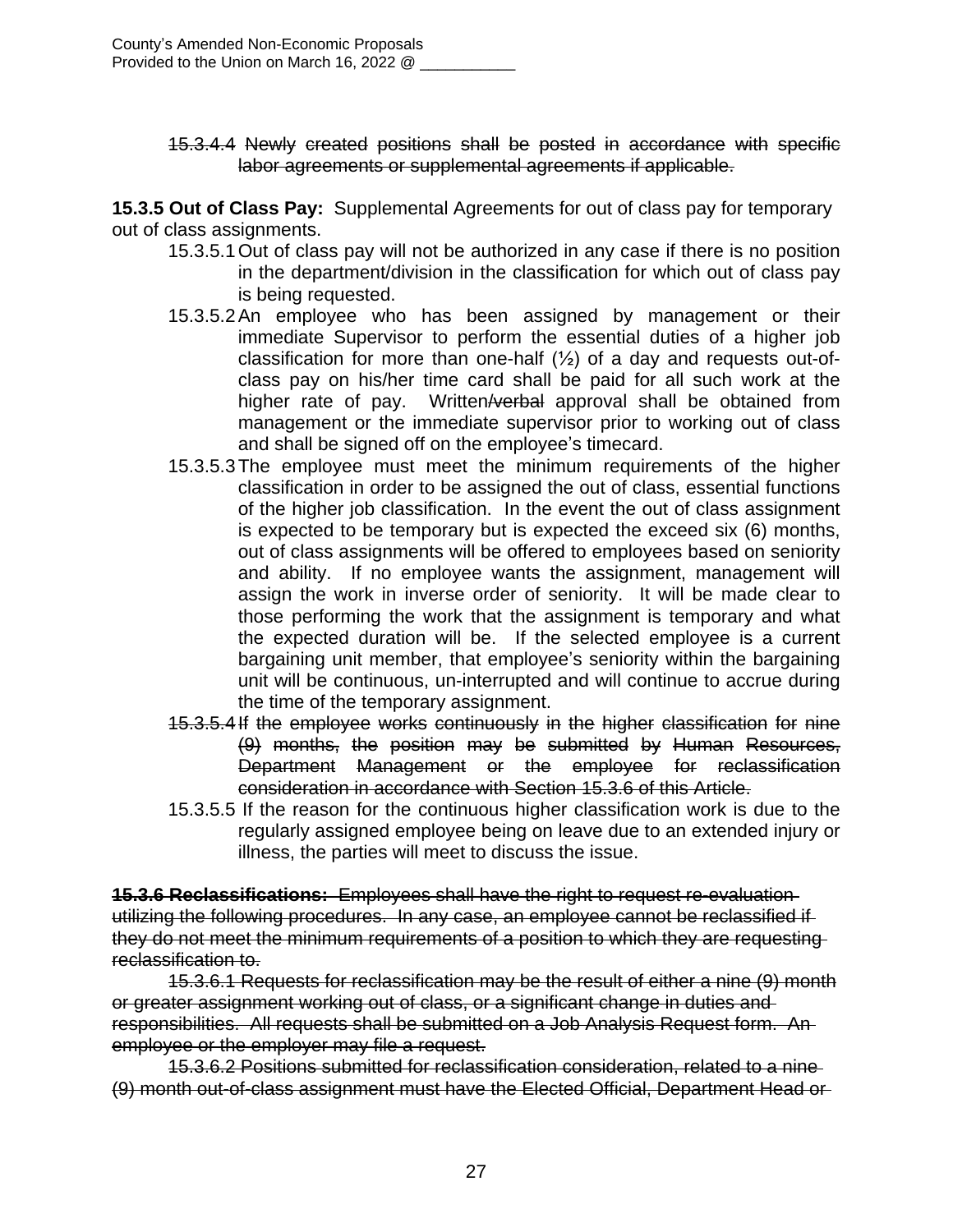designee's signature concurring with the request for reclassification consideration. The Elected Official, Department Head or designee shall have 10 working days to respond in writing to the request and/or forward request to Human Resources.

15.3.6.3 Regarding positions submitted for reclassification consideration due to a significant change in job duties, the employee or department must detail those duties that are contained within a different class specification or are not contained within the employee's current class specification. Additionally, the requester must specifically detail how long they have been performing the duties for more than 50% of their work time as well as how long that type of assignment is expected to continue. Such requests must also have the Elected Official, Department Head or designee's signature concurring with the request for reclassification consideration. The local union shall be forwarded a copy of the request. The Elected Official, Department Head or designee shall have ten (10) working days to respond in writing to the request and or forward the request to Human Resources.

15.3.6.4 If there is no concurring signature from the Elected Official, Department Head or designee in either case described in 15.3.6.2 or 15.3.6.3 above, the employee must discontinue performing the out of class duties that formed the basis for the request. Additionally the Elected Official, Department Head or designee must assure there is no assignment of out of class duties.

15.3.6.5 If the employee and Elected Official, Department Head or designee agree on the body of work and the work continues to be assigned but there is disagreement on the proper classification the reclassification request may be submitted to step 2 of the grievance procedure.

 15.3.6.6 If agreed to and approved, and the employee has been receiving out of class pay, the effective date of the reclassification shall be the tenth (10th) working day after the request was submitted by the employee to the Elected Official, Department Head or designee.

15.3.6.7 If there is disagreement between the employee and the Elected Official, Department Head or designee regarding the content of the information on the Job Analysis Request, the reason for the disagreement will be discussed with the employee and the Union. The employee and Union will have ten (10) working days to address and revise the area(s) of disagreement. If the revised request is received by the end of the ten (10) working days, and if agreed to and approved, the effective date of the reclassification shall be the tenth (10th) working day after the request was initially submitted by the employee to the Elected Official, Department Head or designee.

15.3.6.8 If a revised request is not received by the end of the ten (10) working days, the effective date of the reclassification shall be the tenth (10th) working day after any subsequent submissions have been agreed to and approved by the Elected Official, Department Head or designee.

15.3.6.9 Once Human Resources has received the reclassification request, they will respond within thirty (30) working days as to their determination of reclassification. The parties may mutually agree to extend the thirty (30) working days.

15.3.6.10 If there is no concurring signature from the Elected Official, Department Head, designee or Human Resources after attempts are made to resolve the disagreements, the employee may submit the reclassification request to step 2 of the grievance procedure.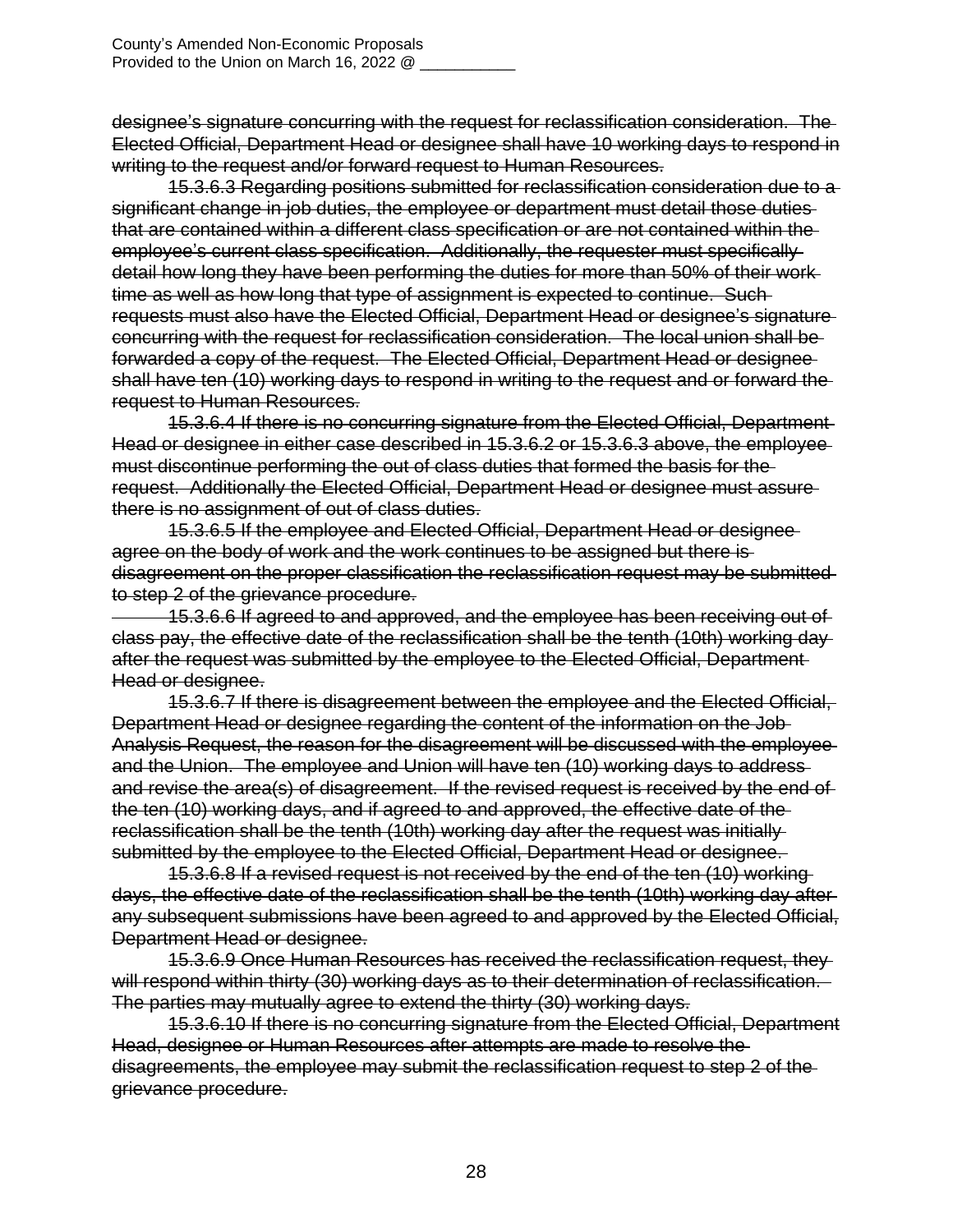15.3.6.11 No employee shall be allowed to request reclassification consideration if it has been less than one year from the date of the last reclassification determination.

15.3.6.12 Reclassified positions with no incumbent shall be posted in accordance with specific labor agreements or supplemental agreements if applicable.

**15.3.7 Wage/Range Adjustments for Existing Classifications:** In the event there is a recruitment or retention problem indicating the relative market value of the classification may need reviewing, the Department*,* or Human Resources may request a job analysis and/or salary survey be conducted to determine the appropriateness of the salary even when there is no significant change in duties and responsibilities or there is no ninemonth out of class assignment. In the event the results of that study indicate the salary needs adjusting, the parties agree to negotiate the salary and the impact of the adjustment on the affected employees.

## **15.3.8 Administration of Rates of Pay:**

Administration of rates of pay shall be as follows:

No employee shall be paid at a rate of pay less than the minimum nor more than the maximum salary range established for his/her job classification as set forth in the pay plan. All pay rates in the pay plan are based upon full time employment at the normal working hours for the position.

## **15.3.9 Calculating Hourly Wage:**

 15.3.9.1 For the purposes of calculating the hourly rate of pay for employees who are paid on the basis of a monthly salary, hourly wages shall be determined by the following formula:

Annual Salary divided by weekly hours worked divided by 52 weeks = Standard Hourly Rate.

15.3.9.2 The above formula is used to calculate the Standard Hourly Rate for determining overtime pay, sick leave payout, and vacation leave payout.

## **15.3.10 Starting Rate Upon Initial Employment:**

15.3.10.1 New employees to Spokane County shall be appointed at a step within the pay range, not to exceed step three (3), in effect for the particular classification or position to which the appointment is made.

15.3.10.2 Advance step placement of new hires may surpass current employees' step placement in that classification only after the following have been considered: Work History – the candidate has performed the work either as a long-term intern or in a like-kind position.

- A) Salary History paying a salary commensurate with what a candidate is earning (or has earned) while working in a like kind position.
- B) Recruitment Difficulties the scarcity of qualified applicants, number of rejected job offers and the turnover rate for a position. An individual who possesses skills difficult to find in the labor market may be in higher demand and therefore may warrant consideration for advance step placement.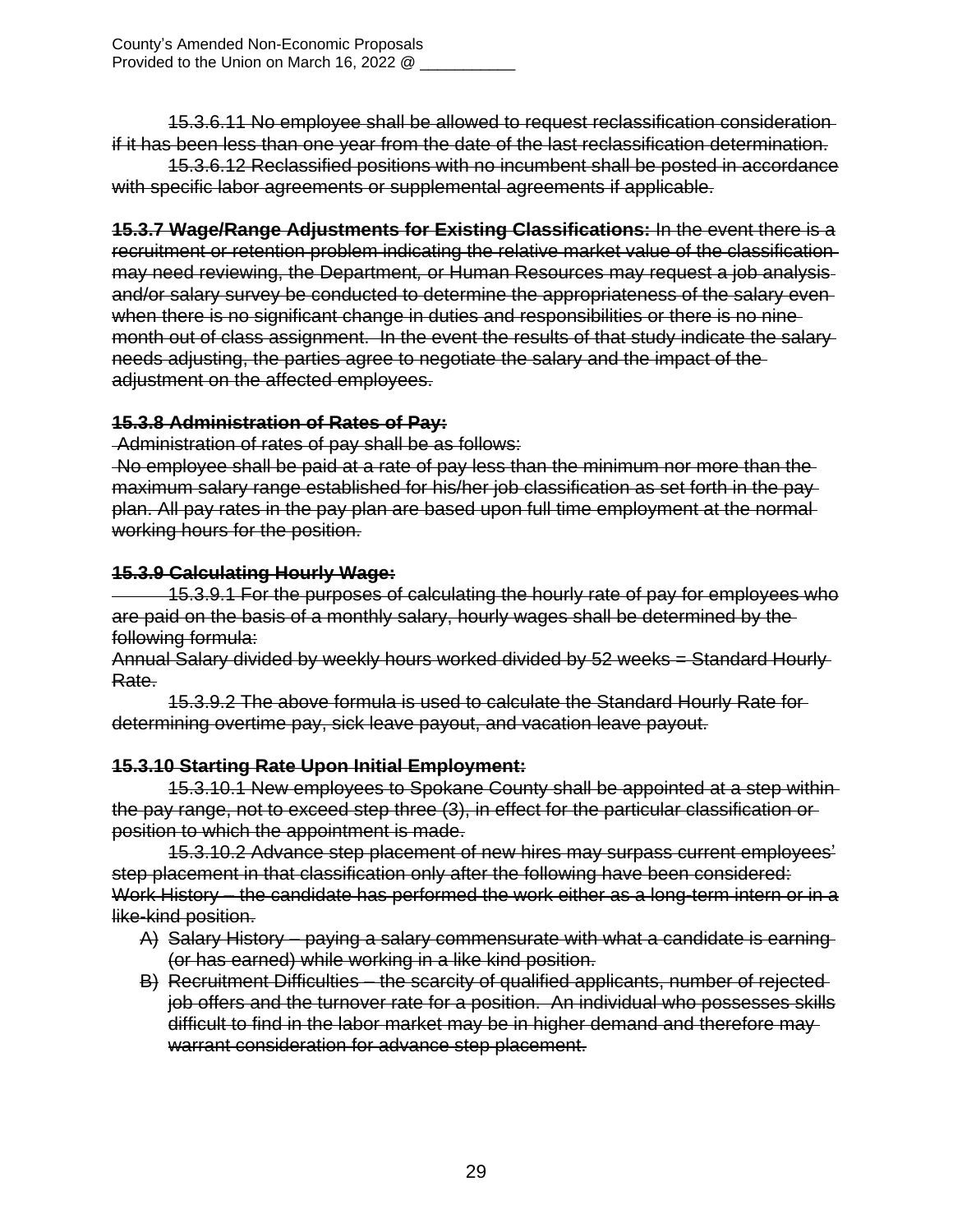- C) Department Budget the requesting department must demonstrate their ability to pay the salary of the advance step placement. The placement must not result in additional budgetary impacts within the department.
- D) Existing Employees the candidate's work history and skill shall be compared to current employees in the same classification whose wages would be surpassed by the candidate.

15.3.10.3 The decision of advance step placement shall be at the HR Director or designee's discretion and that decision shall be final and binding. Such decisions shall not be subject to the grievance process.

15.3.10.4 The HR Director or designee shall notify the Union Business Representative of the Department's advance step placement when received and notify the Union Business Representative when a decision on the request has been made.

. 15.3.10.5Advanced step placement shall not surpass current employees step placement in that classification.

15.3.10.6 Upon successful completion of a minimum six (6) months (975 or 1040 hours worked) probation period, the new employee will receive one (1) step increase. Subsequent step increases shall be at twelve (12) month intervals from the date of the 6 month increase, until the top step is achieved.

**15.3.11 Pay Rate Upon Promotion:** A current regular employee who is promoted shall be paid at the step in the new range which represents at least a MINIMUM OF 5.12% over the rate of pay received immediately prior to the promotion or at the minimum step of the new range, whichever is greater, provided that such increase does not exceed the maximum step of the new range. If the promotion is a result of a competitive recruitment for a new or vacant position, the employee will receive a step increase six (6) months after the effective date of beginning the new job assignment. Subsequent step increases shall be at twelve (12) month intervals until the top step is achieved.

## **15.3.12 Pay Rate Upon Reclassification:**

15.3.12.1 Reclassification to a higher classification:

If an individual position is reclassified with an incumbent employee in the classification and there is no competitive recruitment process, the employee shall be placed at the lowest step in the new range that provides at least a 5.12%, over the rate of pay received immediately prior to the reclassification or at the minimum step of the new range, whichever is greater. The resulting increase cannot exceed the maximum step of the new range. The employee will receive a step increase twelve (12) months after the effective date of the reclassification. Subsequent step increases shall be at twelve (12) month intervals until the top step is achieved.

15.3.12.2 Reclassification to a lower classification:

If an individual position is reclassified with an incumbent employee in the position, the employee shall be "Y" rated. "Y" rating shall be defined as follows: An employee shall continue to receive compensation at their current rate if that rate is higher than that provided for their new classification/position. The employee will be considered ineligible for an increase in pay until an adjustment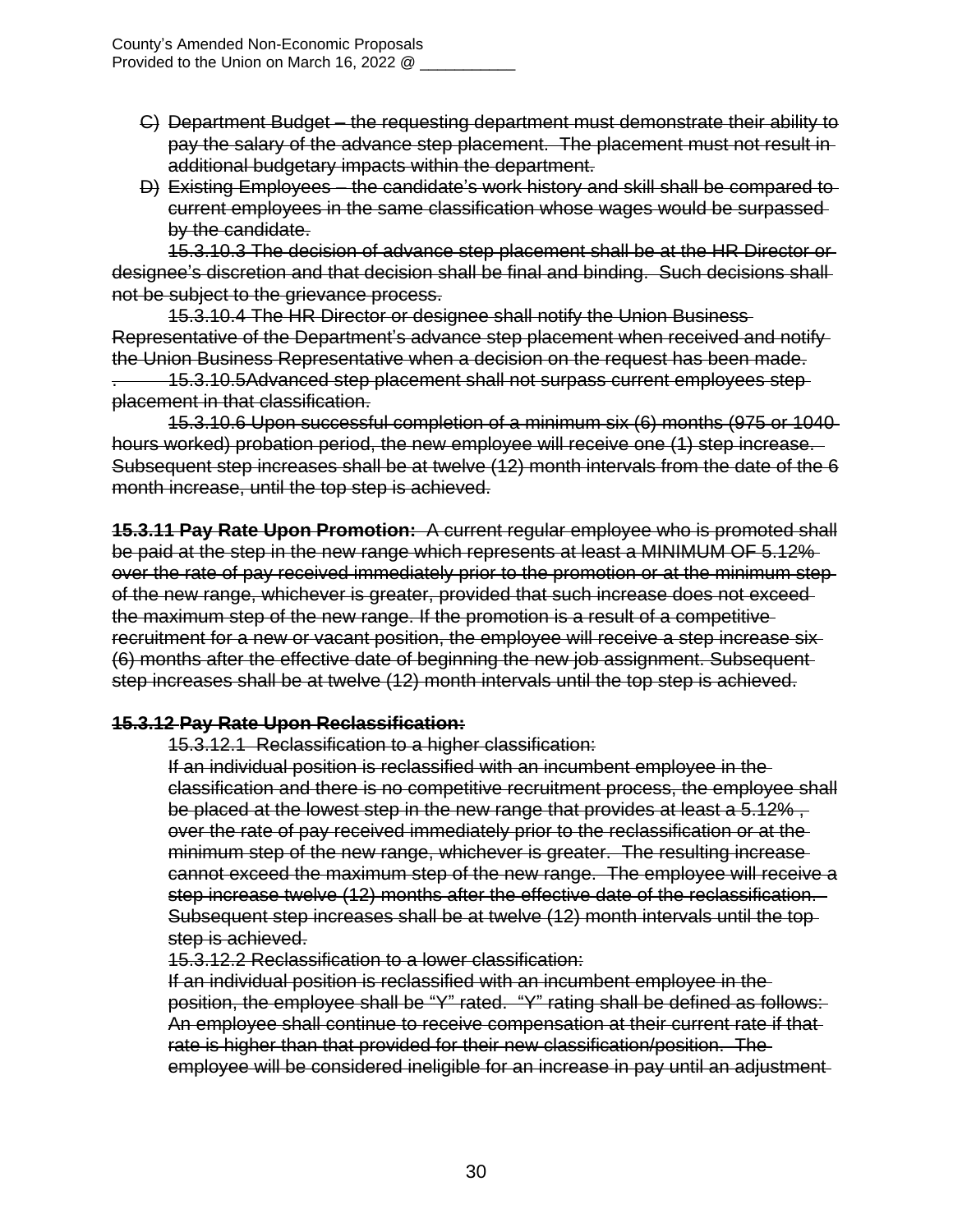in the salary structure or a promotion to a classification with a higher salary range brings the employee's rate of pay within the established range for the position.

- **15.3.13 Pay Rate Upon Wage/Range Adjustments:** Classifications which are adjusted to a higher salary range shall have those affected retain their individual step to a maximum of ten percent (10%). Further, the affected employees shall retain their current step date unless otherwise negotiated and agreed to in writing.
	- Wage adjustment does not result in a change in steps
	- Promotion  $-$  adjustment of step at six months and then annually after the step increase
	- Reclassification step increase after one year from effective date then annually

## **15.3.14 Pay Rate Upon Demotion or Reduction:**

- 15.3.14.1An employee who is demoted/reduced shall be paid in the range for the lower classification at a rate that is closest to their rate prior to the demotion without exceeding the prior rate. Upon demotion, the existing anniversary date shall be eliminated and the date of such demotion shall be used to calculate the new anniversary date.
- 15.3.14.2An employee who returns to their former classification during their probationary period following promotion shall **be placed at the same step they held prior to the promotion and** receive the same step date in the lower pay range as held before promotion, provided that adjustments shall be made to take into account any step increases which would have occurred had the employee not been promoted.
- 15.3.14.3An employee who accepts a demotion/reduction or bidding to a lower classification, or a previous classification shall be placed in the step that causes the employee the least amount of financial loss. If the employee is still a probationary employee, they will be placed at the step they held prior to the promotion

**15.3.15 Pay Rate Upon Transfer:** An employee who transfers from one position to another within the same classification or different classification within the same salary range, shall continue to receive the same rate of pay as before the transfer and retain their current step increase date.

- **15.3.16 Adjustments to the Anniversary Date (Step Adjustment Date):** In addition to the provisions of 15.3.11, Pay Rate Upon Promotion, 15.3.12, Pay Rate Upon Reclassification, and 15.3.13, Pay Rate Upon Wage/Range Adjustment, the anniversary date for a step increase for an employee shall be adjusted under the following circumstances:
	- 15.3.16.1 If an employee is returned to his/her former classification within a promotion probation period, the anniversary date held prior to such promotion shall be re-established.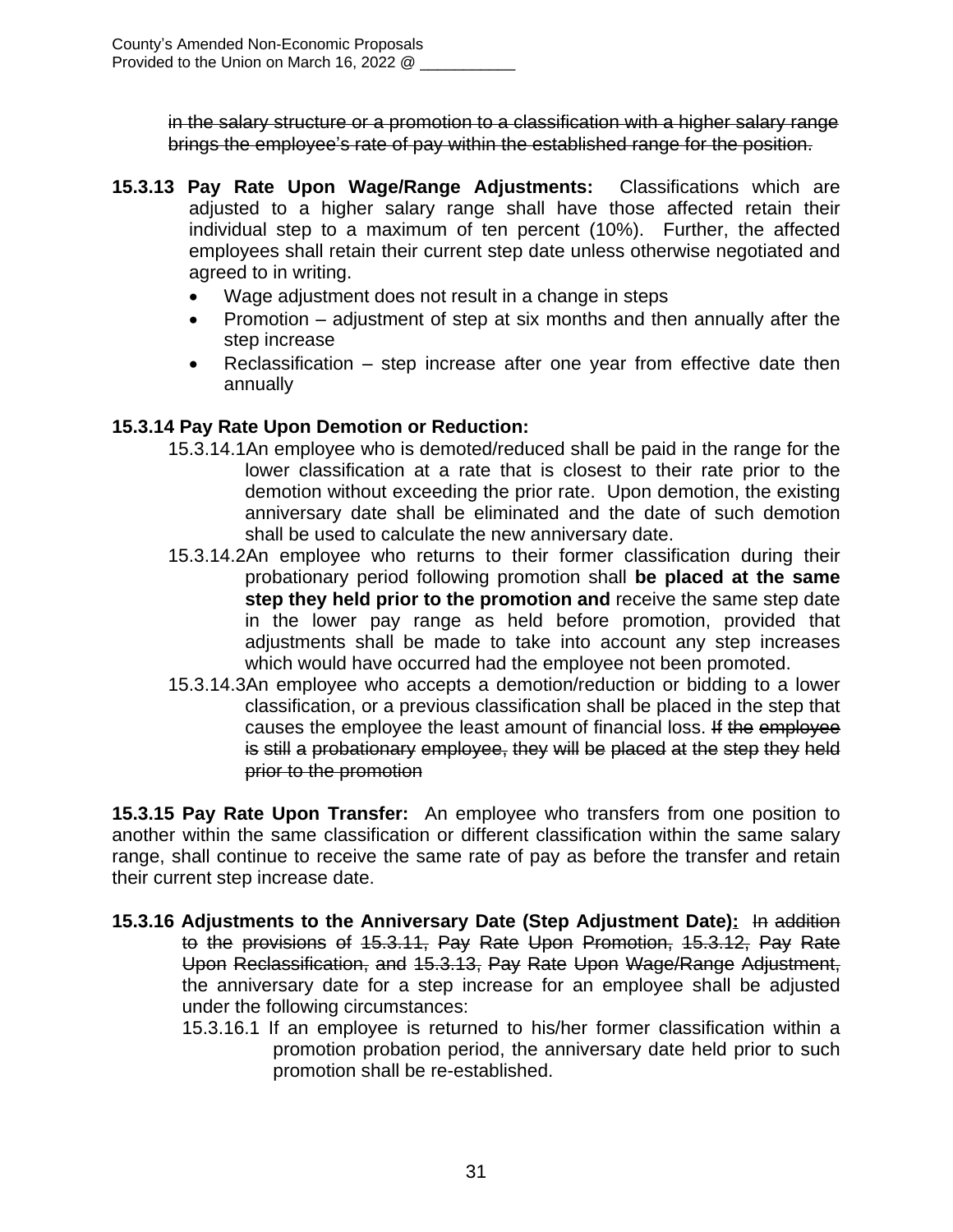- 15.3.16.2 When an employee returns from layoff and is reemployed in the same classification as originally held, the original anniversary date will be adjusted in accordance with County policies and procedures in effect on August 9, 2001.
- 15.3.16.3 When an employee returns from layoff and is reemployed in a classification other than that originally held, the reemployment date shall be used to calculate the new step and longevity dates.
- 15.3.16.4 Unless protected by law, step dates and longevity dates will be adjusted for unpaid leave.
- 15.3.16.5 Step dates and longevity dates shall not be adjusted for paid leave.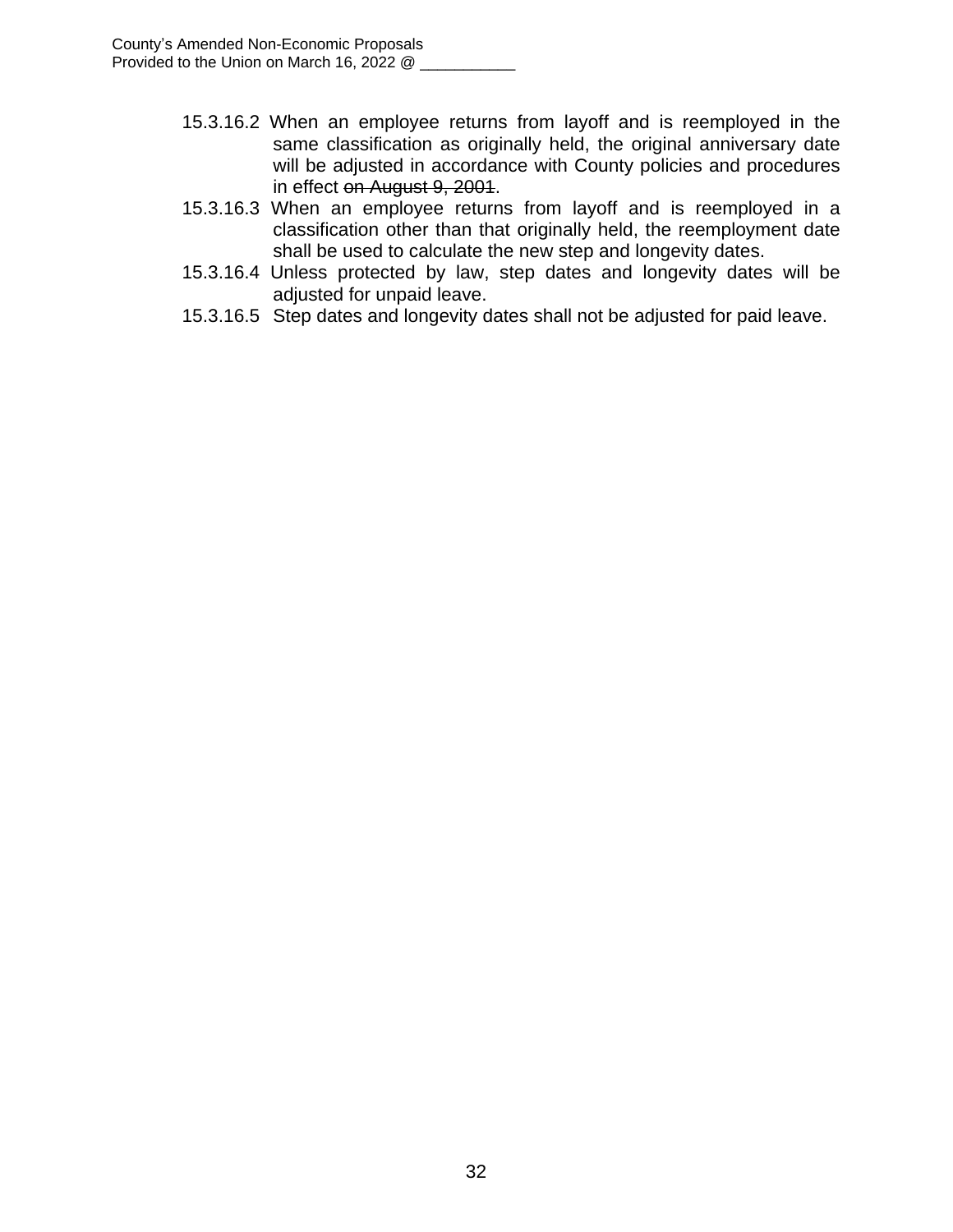- **NEW The employees shall be paid in accordance with the County's payroll schedule. The County will implement a County wide lag pay system no earlier than January 1, 2023 or December 31, 2023. A six (6) month notice will be provided to the bargaining unit prior to implementation.**
	- **- If implemented on January 1, 2023, the first pay period will be as follows: Start January 1 through pay end date January 14, 2023. Employees will be paid on January 20, 2023. (a one-time, 7 day delay in pay checks being issued)**
	- **- If implemented on December 31, 2023, the first pay period will be as follows: Start December 31, 2023 through pay end date January 13, 2024. Employees will be paid on January 19, 2024 (a one-time, 5 day delay in pay checks being issued).**
	- **- Once the lag pay system is implemented, employees will be paid bi-weekly on every other Friday.**
	- **- Pay periods will always be a 14 day period.**
	- **- The number of yearly pay periods will be changed from 24 pays to 26 pays.**
	- **- In recognition that this change could have an impact on employees, options that may be offered to the employees to bridge this delay will be:**
		- **o The ability to do a one-time cash out of accrued Vacation or Comp time up to forty (40) hours.**
		- **o Ability to take out a 0% interest loan out that will be repaid during the course of their employment or upon separation.**
		- **o If any other options are developed at the time of implementation, the options will be offered to the members of this bargaining unit.**
	- **- If there is a delay in the implementation for this bargaining unit, at least 60 days notice will be given with the new anticipated implementation date.**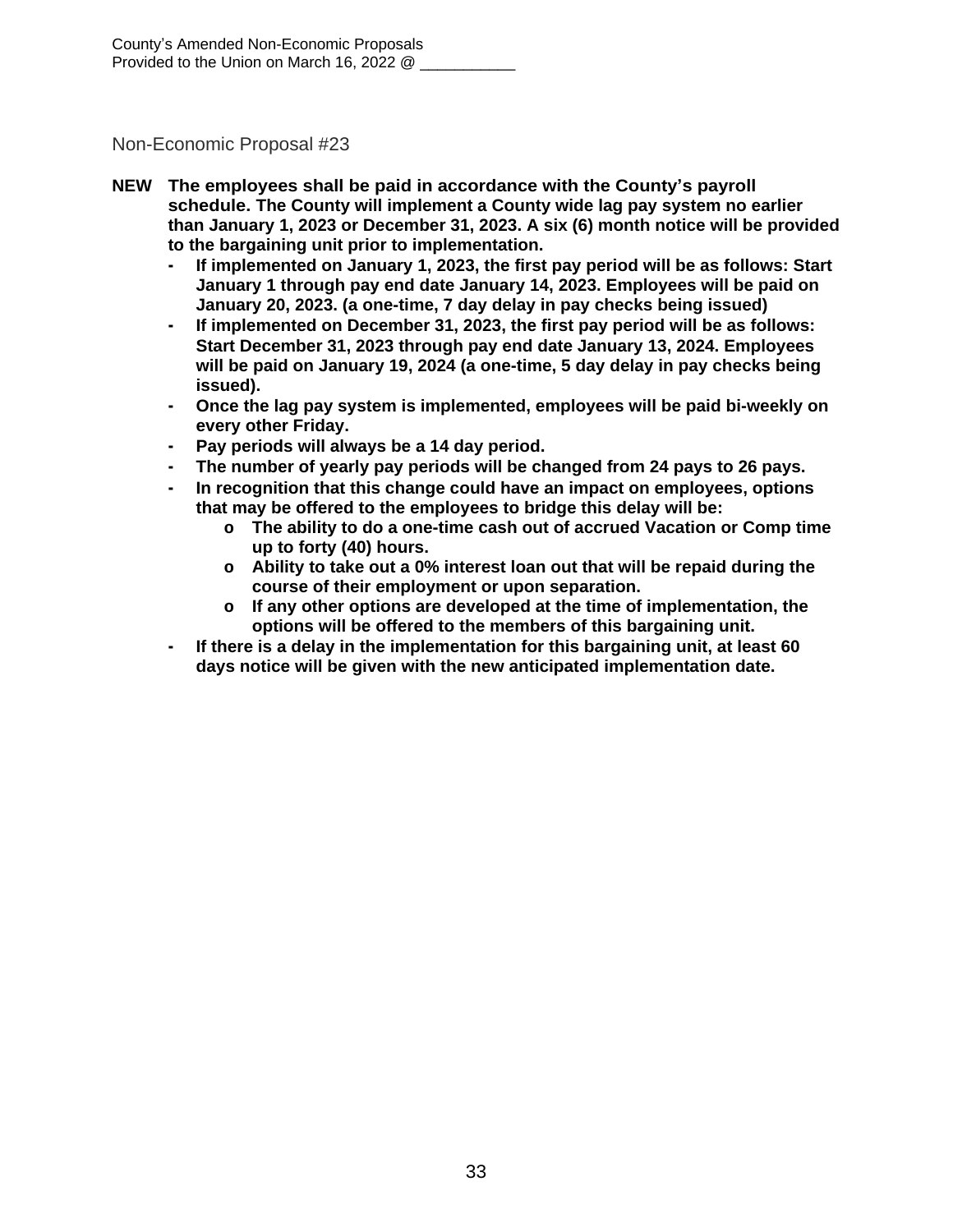## **NEW LANGUAGE – New Article**

#### **Review (Probationary) Period:**

**New Hire Probation Period shall be a period of twelve (12) months following their hire date. This period may be extended to account for any unpaid leave of absence taken by the employee during this time period.**

- **a) During the new hire probation period an employee may be transferred, laid-off or terminated at the discretion of the Employer.**
- b) **Should an employee promote during their new hire probationary period, they shall remain on probation for the remainder of their new hire probationary period or six (6) months, whichever is longer.**
- c) **Employees who promote during their new hire probation period shall be eligible to revert back to their former position within sixty (60) if their former is still unfilled; and if mutually agreed to by their former Elected Official/Department Head or designee the employee at any time during their new hire probationary period may request to revert back to their former position if there is a vacancy.**

**Promotional (Review) Probation Period shall be a period of six (6) months following the effective date of their promotion. This period may be extended to account for any unpaid leave of absence taken by the employee during this time period.**

- **a) During their promotional review period, employees shall be eligible to revert back to their former position within 30 calendar days (or up to 60 calendar days if their former position is still unfilled) by request of either the employee and/or their immediate supervisor; and, if mutually agreed to by their former Elected Official/Department Head or designee, the employee at any time during their promotional probation period may request to revert back to their former position is there is a vacancy.**
- **b) After the first 30 calendar days, during the promotional review period, an employee may be transferred, laid-off or terminated at the discretion of the Employer.**

**Laterally Transfers: Qualified employees who are already a Supervisor laterally transferring from one Department to another, in the same job classification, may upon their request or their**